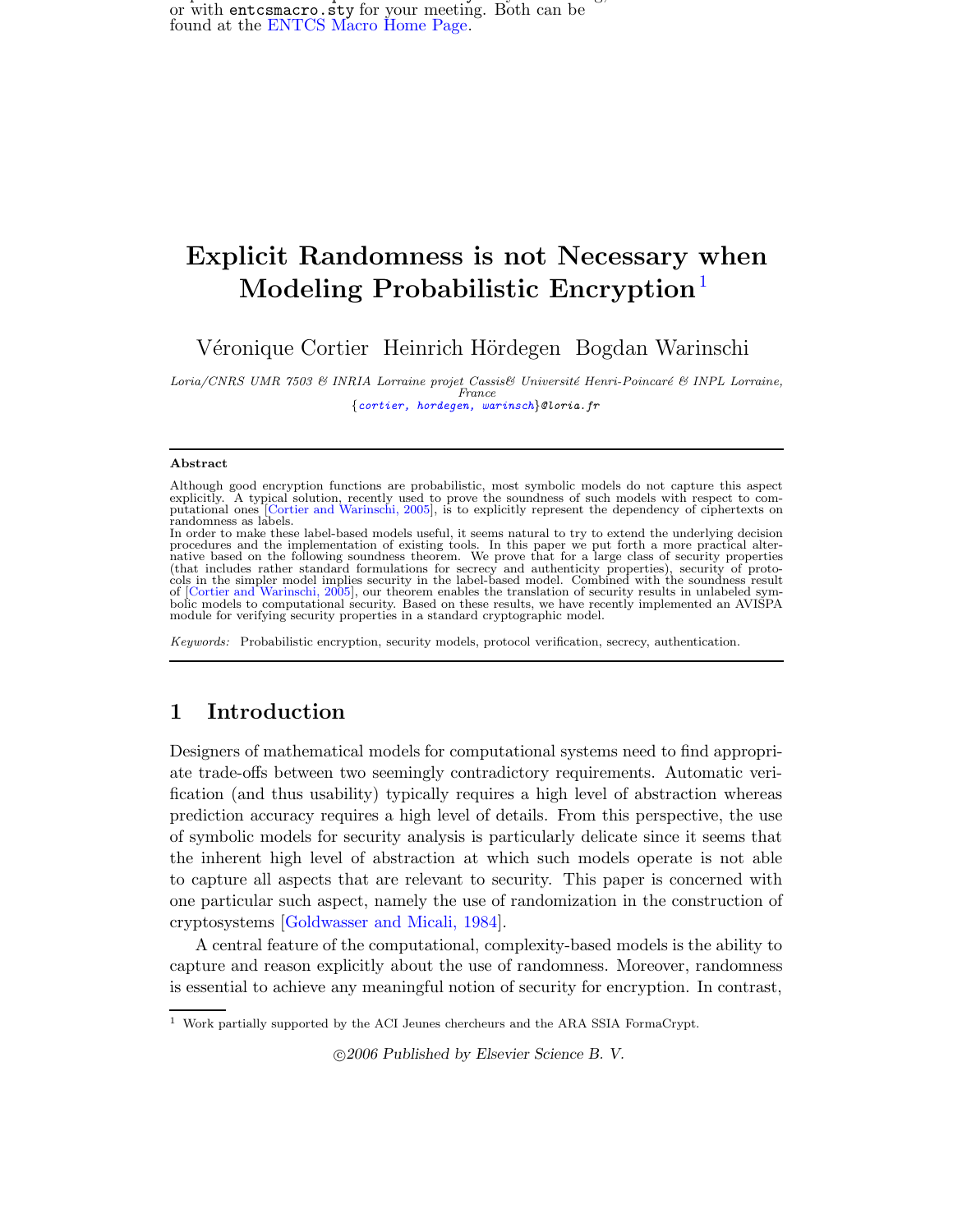symbolic models rarely represent randomness directly. For example, a typical representation for the encryption of message  $m$  under the public key of entity  $B$  is the term  $\{m\}_{\mathsf{ek}(B)}$ . Notice that the symbolic representation does not capture the dependency on the randomness used to generate this ciphertext. While this abstraction may be sufficiently accurate in certain settings [\[Micciancio](#page-14-0) and Warinschi, 2004], in some other settings it is not sufficient.

Consider the following flow in some toy protocol:

$$
A \to B: \{m\}_{\mathsf{ek}(B)}, \{\{m\}_{\mathsf{ek}(B)}\}_{\mathsf{ek}(B)}
$$

To implement this flow, each occurrence of  $\{m\}_{\mathsf{ek}(B)}$  is mapped to a ciphertext. Notice however that the pictorial description does not specify if the two occurrences of  ${m}_{\mathsf{ek}(B)}$  are equal (created with identical randomness) or different (created with different randomness). In rich enough protocol specification languages disambiguating constructs as above can be easily done. For instance, in a language that has explicit assignments, the two different interpretation for the first message of the protocol can be obtained as

$$
x := \{m\}_{\mathsf{ek}(B)}; \mathsf{send}(x, \{x\}_{\mathsf{ek}(B)}) \quad \text{and} \quad \mathsf{send}(\{m\}_{\mathsf{ek}(B)}, \{\{m\}_{\mathsf{ek}(B)}\}_{\mathsf{ek}(B)}).
$$

Here, each distinct occurrence of  $\{m\}_{\mathsf{ek}(B)}$  is interpreted with different randomness. Other approaches adopt a more direct solution and represent the randomness used for encryption explicitly [\[Herzog,](#page-13-2) 2004, Abadi and Jürjens, 2001, [Lowe,](#page-14-1) 2004, Cortier and [Warinschi,](#page-13-0) 2005]. If we write  $\{m\}_{\mathsf{ek}(B)}^l$  for the encryption of m under the public key of  $B$  with randomness  $l$ , the two different interpretations of the flow are:

$$
\textsf{send}(\{m\}_{\textsf{ek}(B)}^{l_1}, \{\{m\}_{\textsf{ek}(B)}^{l_1}\}_{\textsf{ek}(B)}^{l_2}) \textit{ and } \textsf{send}(\{m\}_{\textsf{ek}(B)}^{l_1}, \{\{m\}_{\textsf{ek}(B)}^{l_2}\}_{\textsf{ek}(B)}^{l_3})
$$

A model that employs labels to capture the randomness used in ciphertexts (and signatures) has recently been used to establish soundness of symbolic analysis with respect to computational models [Cortier and [Warinschi,](#page-13-0) 2005]. Their results are based on an emulation lemma: for protocol executions, every computational trace can be mapped to a valid symbolic trace. The mapping is then used to translate security properties that hold in the symbolic model to computational analogues. Note that the use of labels is necessary even when there is no explicit repetition of cyphertexts to distinguish for example the encrypted messages generated by the agents from those generated by the adversary.

The next step towards making the soundness result relevant to practice is to carry out the security proofs using some (semi-)automated tools for the symbolic model. However, to the best of our knowledge, none of the popular tools (ProVerif [\[Blanchet,](#page-13-4) 2001], CASPER [Lowe, [1997a\]](#page-13-5), Athena [\[Song,](#page-14-2) 1999], AVISPA [\[Armando](#page-13-6) et al., 2005]), offers capabilities for automatically reasoning in models that use labels. There are at least two solutions to this problem. One possibility is to enhance the symbolic models that underlie existing tools. Unfortunately such a modification would probably require significant effort that involves adapting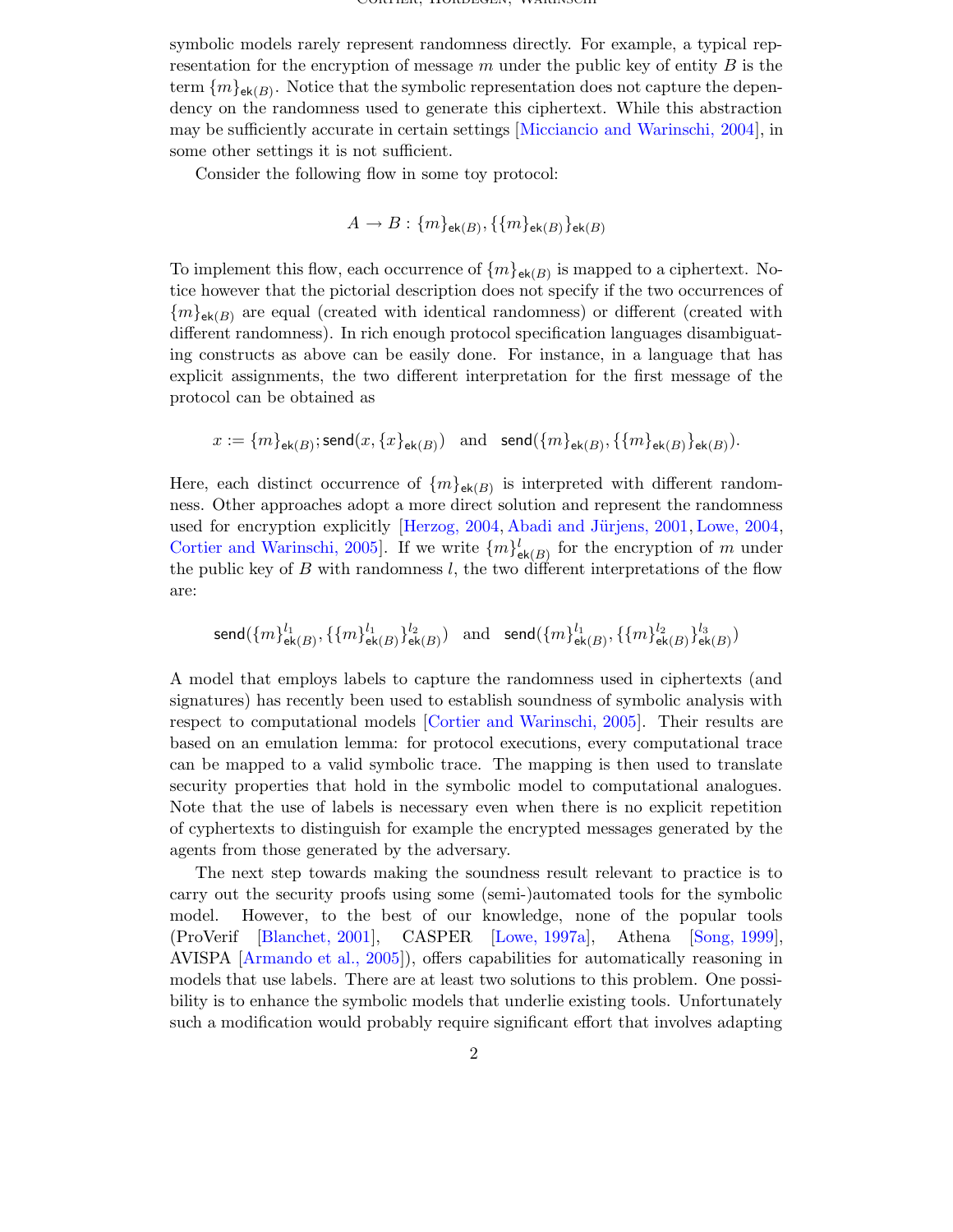existing decision procedures, proving their correctness, and verifying and modifying thousands of lines of code.

In this paper we put forth and clarify an alternative solution, used implicitly in [Cortier and [Warinschi,](#page-13-0) 2005]. The idea is to keep existing tools unchanged, use their underlying (unlabeled) model to prove security properties, and then show that the results are in fact meaningful for the model with labels. The main result of this paper is to prove that for a large class of security properties the approach that we propose is indeed feasible.

#### Results.

We consider the protocol specification language and the execution model developed in [Cortier and [Warinschi,](#page-13-0) 2005]. The language is for protocols that use random nonces, public key encryption and digital signatures, and uses labels to model the randomness used by these primitives. To each protocol Π with labels, we naturally associate a protocol  $\overline{\Pi}$  obtained by erasing all labels, and extend the transformation to execution traces. To each trace tr of  $\Pi$  we associate a trace  $\overline{tr}$ obtained by erasing labels and we extend this mapping to sets of traces. The first contribution of this paper is a proof that the transformation is sound. More precisely we prove that if tr is a valid trace of  $\Pi$  (obtained by Dolev-Yao operations) then  $\overline{tr}$  is a valid trace of  $\overline{\Pi}$ . Importantly, this result relies on the fact that the specification language that we consider does not allow equality tests between ciphertexts. We believe that a similar result holds for most (if not all) protocol specification languages that satisfy the above condition. The language for specifying protocols (with and without labels) as well as the relation between their associated execution models are in Section [2.](#page-3-0)

In Section [3](#page-8-0) we give two logics,  $\mathcal{L}_1^l$  and  $\mathcal{L}_1$ , that we use to express security properties for protocols with and without labels, respectively. Informally, the formulas of  $\mathcal{L}_1$  are obtained by removing the labels from formulas of  $\mathcal{L}_1^l$ . Both logics are quite expressive. For example, it can be used to express standard formulations for secrecy and authenticity properties.

Next we focus our attention on translating security properties between the two models. First, notice that the mapping between the model with and that without labels is not faithful since it looses information regarding inequality of ciphertexts. To formalize this intuition we give a protocol  $\Pi$  and a formula  $\phi$  such that  $\Pi$  satisfies  $\overline{\phi}$  (the formula that corresponds to  $\phi$  in the model without labels), but for which  $\Pi$ does not satisfy  $\phi$ . Anticipating, our example indicates that the source of problems is that  $\phi$  may contain equality tests between ciphertexts, and such tests may not be translated faithfully. The counterexample is in Section [4.](#page-10-0)

The main result of the paper is a soundness theorem. We show that for a large class of security properties it is possible to carry out the proof in the model without labels and infer security properties in the model with labels. More precisely, we identify  $\mathcal{L}_2^l$  and  $\mathcal{L}_2$ , fragments of  $\mathcal{L}_1^l$  and  $\mathcal{L}_1$  respectively, such that the following theorem holds.

Consider an arbitrary protocol  $\Pi$  and formula  $\phi$  in  $\mathcal{L}_2^l$ . Let  $\overline{\phi}$  be a formula in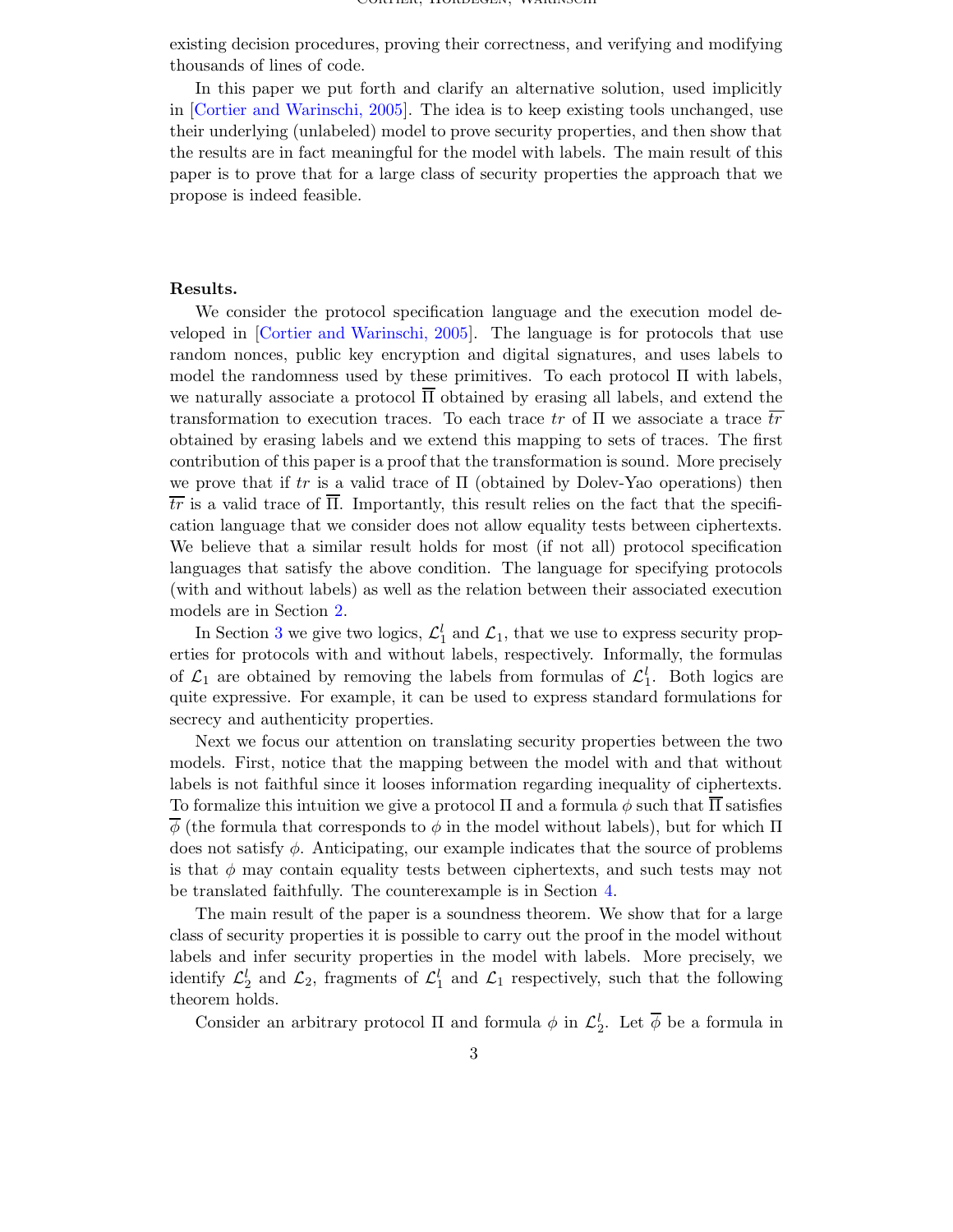$\mathcal{L}_2$  obtained by erasing the labels that occur in  $\phi$ . Then, it holds that:

$$
\overline{\Pi} \models \overline{\phi} \implies \Pi \models \phi
$$

The logics  $\mathcal{L}_2^l$  and  $\mathcal{L}_2$  are still expressive enough to contain the secrecy and authentication formulas. The theorem and its proof are in Section [4.](#page-10-0)

Based on our result, we implemented an AVISPA module [\[Armando](#page-13-6) et al., 2005] that is used to obtain computationally sound automatic proofs and used it to validate the protocols in the AVISPA library. The results of our experiments are described in Section [5.](#page-12-0)

# <span id="page-3-0"></span>2 Protocol

In this section we provide the syntax of protocols with labels. The presentation is adapted from [Cortier and [Warinschi,](#page-13-0) 2005]. The specification language is similar to the one of Casrul [\[Rusinowitch](#page-14-3) and Turuani, 2001]; it allows parties to exchange messages built from identities and randomly generated nonces using public key encryption and digital signatures. Protocols that do not use labels are obtained straightforwardly.

### 2.1 Syntax

Consider an algebraic signature  $\Sigma$  with the following sorts. A sort ID for agent identities, sorts SKey,VKey, EKey, DKey containing keys for signing, verifying, encryption, and decryption respectively. The algebraic signature also contains sorts Nonce, Label, Ciphertext, Signature and Pair for nonces, labels, ciphertexts, signatures and pair, respectively. The sort Label is used in encryption and signatures to distinguish between different encryption/signature of the same plaintext. The sort Term is a supersort containing all other sorts, except SKey and DKey. There are nine operations: the four operations ek, dk, sk, vk are defined on the sort ID and return the encryption key, decryption key, signing key, and verification key associated to the input identity. The two operations ag and adv are defined on natural numbers and return labels. As explained in the introduction, the labels are used to differentiate between different encryptions (and signatures) of the same plaintext, created by the honest agents or the adversary. We distinguish between labels for agents and for the adversary since they do not use the same randomness. The other operations that we consider are pairing, public key encryption, and signing.

We also consider sets of sorted variables  $X = X.n \cup X.a \cup X.c \cup X.s$  and  $X^l = X \cup X.l$ . Here,  $X.n, X.a, X.c, X.s, X.l$  are sets of variables of sort nonce, agent, ciphertext, signature and labels, respectively. The sets of variables  $X.a$  and  $X.n$  are as follows. If  $k \in \mathbb{N}$  is some fixed constant representing the number of protocol participants, w.l.o.g. we fix the set of agent variables to be  $X.a = \{A_1, A_2, \ldots, A_k\}$ , and partition the set of nonce variables, by the party that generates them. Formally:  $X.n =$  $\cup_{A\in\mathsf{X}.a}\mathsf{X}_n(A)$  and  $\mathsf{X}_n(A)=\{X_A^j\}$  $\{j \in \mathbb{N}\}\$ . This partition avoids to specify later, for each role, which variables stand for generated nonces and which variables stand for expected nonces.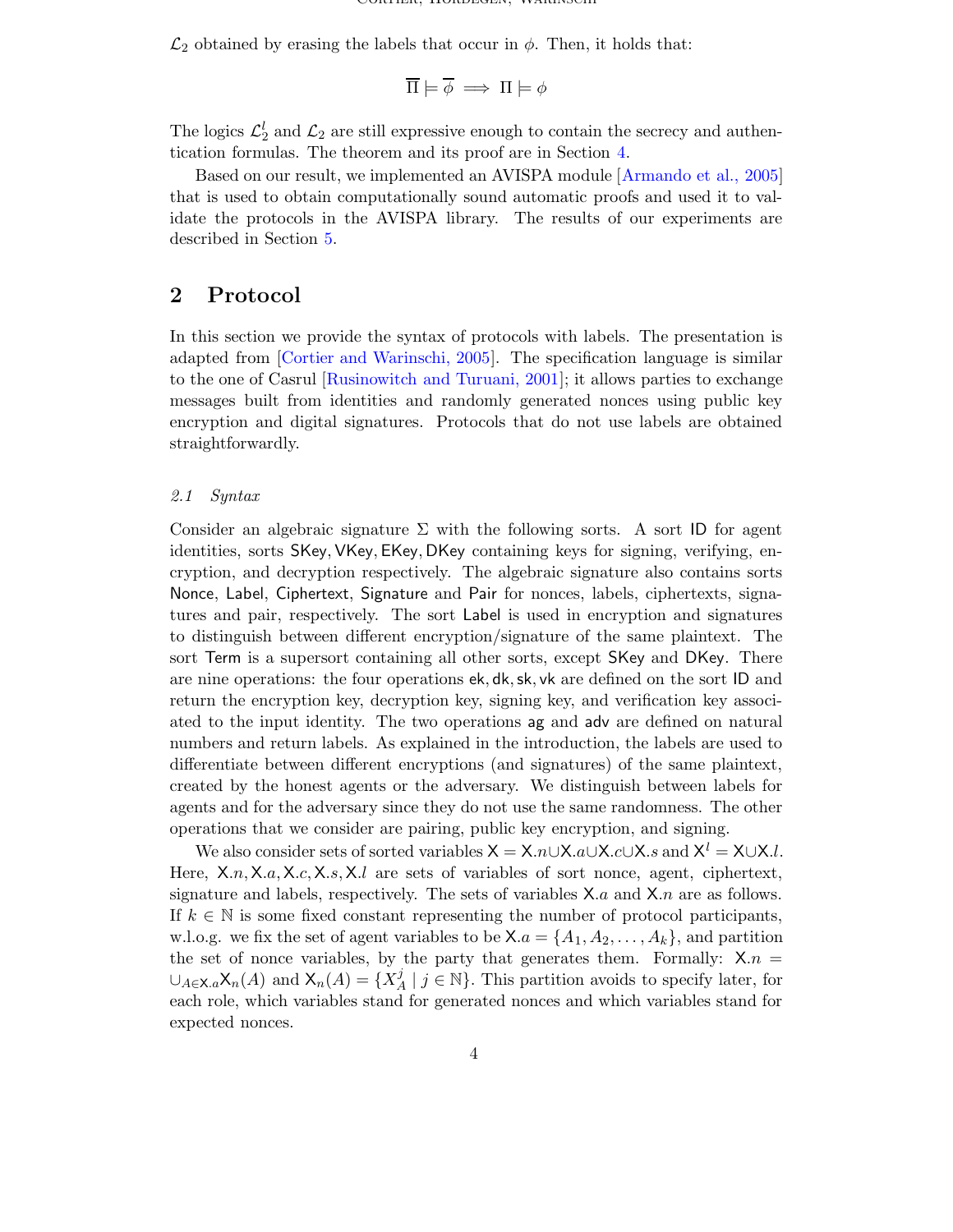Labeled messages that are sent by participants are specified using terms in  $T<sup>l</sup>$ 

$$
\begin{aligned} \mathcal{L} &::= X.l \mid \mathsf{ag}(i) \mid \mathsf{adv}(i) \\ T^l &::= \mathsf{X} \mid a \mid \mathsf{ek}(a) \mid \mathsf{dk}(a) \mid \mathsf{sk}(a) \mid \mathsf{vk}(a) \mid n(a,j,s) \\ & \mid \langle T^l \,, T^l \rangle \mid \{T^l\}_{\mathsf{ek}(a)}^{\mathcal{L}} \mid [T^l]_{\mathsf{sk}(a)}^{\mathcal{L}} \end{aligned}
$$

where  $i, j, s \in \mathbb{N}$  and  $a \in \mathsf{ID}$ .

Unlabeled messages are specified similarly as terms in the algebra  $T$  defined by

$$
T ::= \mathsf{X} \mid a \mid \mathsf{ek}(a) \mid \mathsf{dk}(a) \mid \mathsf{sk}(a) \mid \mathsf{vk}(a)
$$

$$
\mid n(a,j,s) \mid \langle T \rangle, T \rangle \mid \{T\}_{\mathsf{ek}(a)} \mid [T]_{\mathsf{sk}(a)}
$$

where  $j, s \in \mathbb{N}$  and  $a \in \mathsf{ID}$ .

A mapping  $\cdot : T^l \to T$  from labeled to unlabeled terms is defined by removing the labels:  $\{k\}_m^l = \{\overline{k}\}_{\overline{m}}$ ,  $[k]_m^l = [\overline{k}]_{\overline{m}}$ ,  $\overline{f(t_1,\ldots,t_n)} = f(\overline{t_1},\ldots,\overline{t_n})$  otherwise. The mapping function is extended to sets of terms as expected.

The individual behavior of each protocol participant is defined by a role that describes a sequence of message receptions/transmissions. A  $k$ -party protocol is given by  $k$  such roles.

**Definition 2.1** [Labeled roles and protocols] The set Roles<sup>l</sup> of roles for labeled protocol participants is defined by  $\mathsf{Roles}^l = ((\{\mathsf{init}\} \cup T^l) \times (T^l \cup \{\mathsf{stop}\}))^*$ . A kparty labeled protocol is a mapping  $\Pi : [k] \to \textsf{Roles}^l$ , where  $[k]$  denotes the set  $\{1, 2, \ldots, k\}.$ 

Unlabeled roles and protocols are defined very similarly. The mapping function is extended from labeled protocols to unlabeled protocols as expected.

We assume that a protocol specification is such that  $\Pi(j) = (l_1^j)$  $\frac{j}{1}, r_1^j$  $j_1^j$ ),  $(l_2^j)$  $\frac{j}{2}, r_2^j$  $\binom{J}{2}, \ldots$ , the j'th role in the definition of the protocol being executed by player  $A_i$ . Each sequence  $((l_1, r_1), (l_2, r_2), \ldots) \in \text{Roles}^l$  specifies the messages to be sent/received by the party executing the role: at step  $i$ , the party expects to receive a message conforming to  $l_i$  and returns message  $r_i$ . We wish to emphasize that terms  $l_i^j$  $\frac{j}{i}, r_i^j$  $\frac{J}{i}$  are not actual messages, but specify how the message that is received and the message that is output should look like.

<span id="page-4-0"></span>Example 2.2 The Needham-Schroeder-Lowe protocol [\[Lowe,](#page-13-7) 1996] is specified as follows: there are two roles  $\Pi(1)$  and  $\Pi(2)$  corresponding to the sender's and receiver's role.

$$
A \rightarrow B: \{N_a, A\}_{\mathsf{ek}(B)}
$$
  

$$
B \rightarrow A: \{N_a, N_b, B\}_{\mathsf{ek}(A)}
$$
  

$$
A \rightarrow B: \{N_b\}_{\mathsf{ek}(B)}
$$

$$
\Pi(1) = (\text{init}, \{X_{A_1}^1, A_1\}_{\mathsf{ek}(A_2)}^{\mathsf{ag}(1)}), (\{X_{A_1}^1, X_{A_2}^1, A_2\}_{\mathsf{ek}(A_1)}^L, \{X_{A_2}^1\}_{\mathsf{ek}(A_2)}^{\mathsf{ag}(1)})
$$

$$
\Pi(2) = (\{X_{A_1}^1, A_1\}_{\mathsf{ek}(A_2)}^{L_1}, \{X_{A_1}^1, X_{A_2}^1, A_2\}_{\mathsf{ek}(A_1)}^{\mathsf{ag}(1)}), (\{X_{A_2}^1\}_{\mathsf{ek}(A_2)}^{L_2}, \mathsf{stop})
$$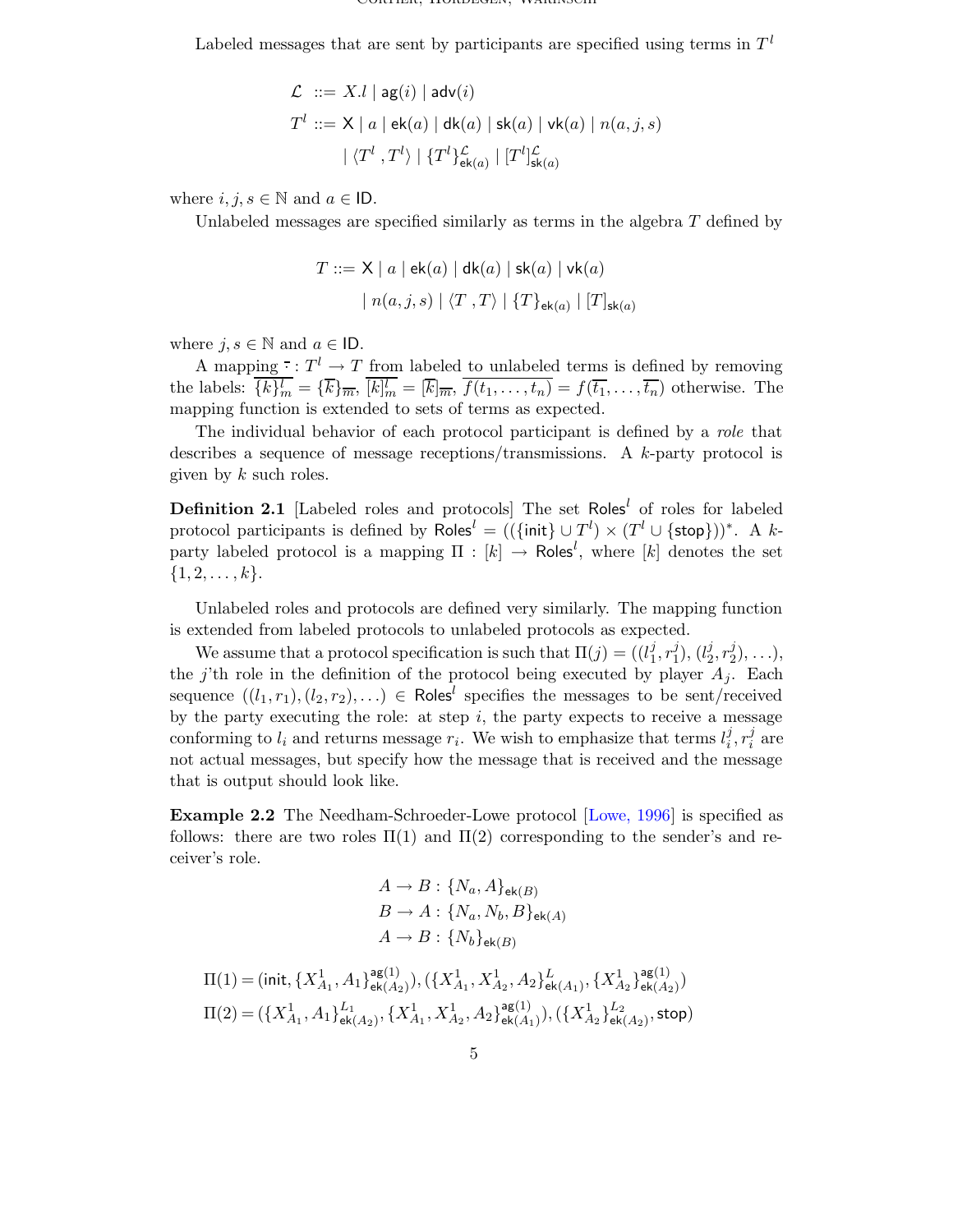Clearly, not all protocols written using the syntax above are meaningful. In particular, some protocols might be not executable. This is actually not relevant for our result (our theorem also holds for non executable protocols).

#### 2.2 Execution Model

We define the execution model only for labeled protocols. The definition of the execution model for unlabeled protocols is then straightforward.

If A is a variable or constant of sort agent, we define its knowledge by  $\mathbf{kn}(A) =$  $\{\mathsf{dk}(A),\mathsf{sk}(A)\}\cup\mathsf{X}.n(A),$  *i.e.* an agent knows its secret decryption and signing key as well as the nonces it generates during the execution. The formal execution model is a state transition system. A *global state* of the system is given by  $(SId, f, H)$ where H is a set of terms of  $T<sup>l</sup>$  representing the messages sent on the network and f maintains the local states of all session ids SId. We represent session ids as tuples of the form  $(n, j, (a_1, a_2, \ldots, a_k)) \in (\mathbb{N} \times \mathbb{N} \times \mathbb{D}^k)$ , where  $n \in \mathbb{N}$  identifies the session,  $a_1, a_2, \ldots, a_k$  are the identities of the parties that are involved in the session and j is the index of the role that is executed in this session. Mathematically,  $f$  is a function  $f : \mathsf{S} \mathsf{Id} \to ([\mathsf{X} \to T^l] \times \mathbb{N} \times \mathbb{N})$ , where  $f(\mathsf{sid}) = (\sigma, i, p)$  is the local state of session sid. The function  $\sigma$  is a partial instantiation of the variables occurring in role  $\Pi(i)$  and  $p \in \mathbb{N}$  is the control point of the program. Three transitions are allowed.

- (Sld, f, H)  $\xrightarrow{\text{corrupt}(a_1,...,a_l)}$  (Sld, f,  $\cup_{1\leq j\leq l}$ kn $(a_j) \cup H$ ). The adversary corrupts parties by outputting a set of identities. He receives in return the secret keys corresponding to the identities. It happens only once at the beginning of the execution. We focus on static corruption because the soundness result using explicit labels in [Cortier and [Warinschi,](#page-13-0) 2005] only considers this kind of corruption. However, in our formal context, our reduction result should be easily extended to the case of adaptive corruption (when agents are corrupted at any time during the execution) since we can map traces with dynamic corruption to traces where all corrupted agents are so at the beginning.
- The adversary can initiate new sessions:  $(\text{Sld}, f, H) \xrightarrow{\text{new}(i, a_1, ..., a_k)} (\text{Sld}', f', H')$ where H', f' and SId' are defined as follows. Let  $s = |SId| + 1$ , be the session identifier of the new session, where  $|\textsf{Sld}|$  denotes the cardinality of SId.  $H'$  is defined by  $H' = H$  and  $S \mathsf{Id}' = S \mathsf{Id} \cup \{(s, i, (a_1, \ldots, a_k))\}.$  The function  $f'$  is defined as follows.
	- $\cdot$   $f'(\text{sid}) = f(\text{sid})$  for every sid  $\in$  Sld.
	- $(f'(s, i, (a_1, \ldots, a_k)) = (\sigma, i, 1)$  where  $\sigma$  is a partial function  $\sigma : X \to T^l$  and:

$$
\begin{cases}\n\sigma(A_j) = a_j & 1 \le j \le k \\
\sigma(X_{A_i}^j) = n(a_i, j, s) & j \in \mathbb{N}\n\end{cases}
$$

We recall that the principal executing the role  $\Pi(i)$  is represented by  $A_i$  thus, in that role, every variable of the form  $X^j_{\neq}$  $A_i$  represents a nonce generated by  $A_i$ .

• The adversary can send messages:  $(\mathsf{Sld}, f, H) \xrightarrow{\mathsf{send}(\mathsf{sid}, m)} (\mathsf{Sld}, f', H')$  where sid  $\in$ SId,  $m \in T^l$ , H', and f' are defined as follows. We define  $f'(\mathsf{sid}') = f(\mathsf{sid}')$  for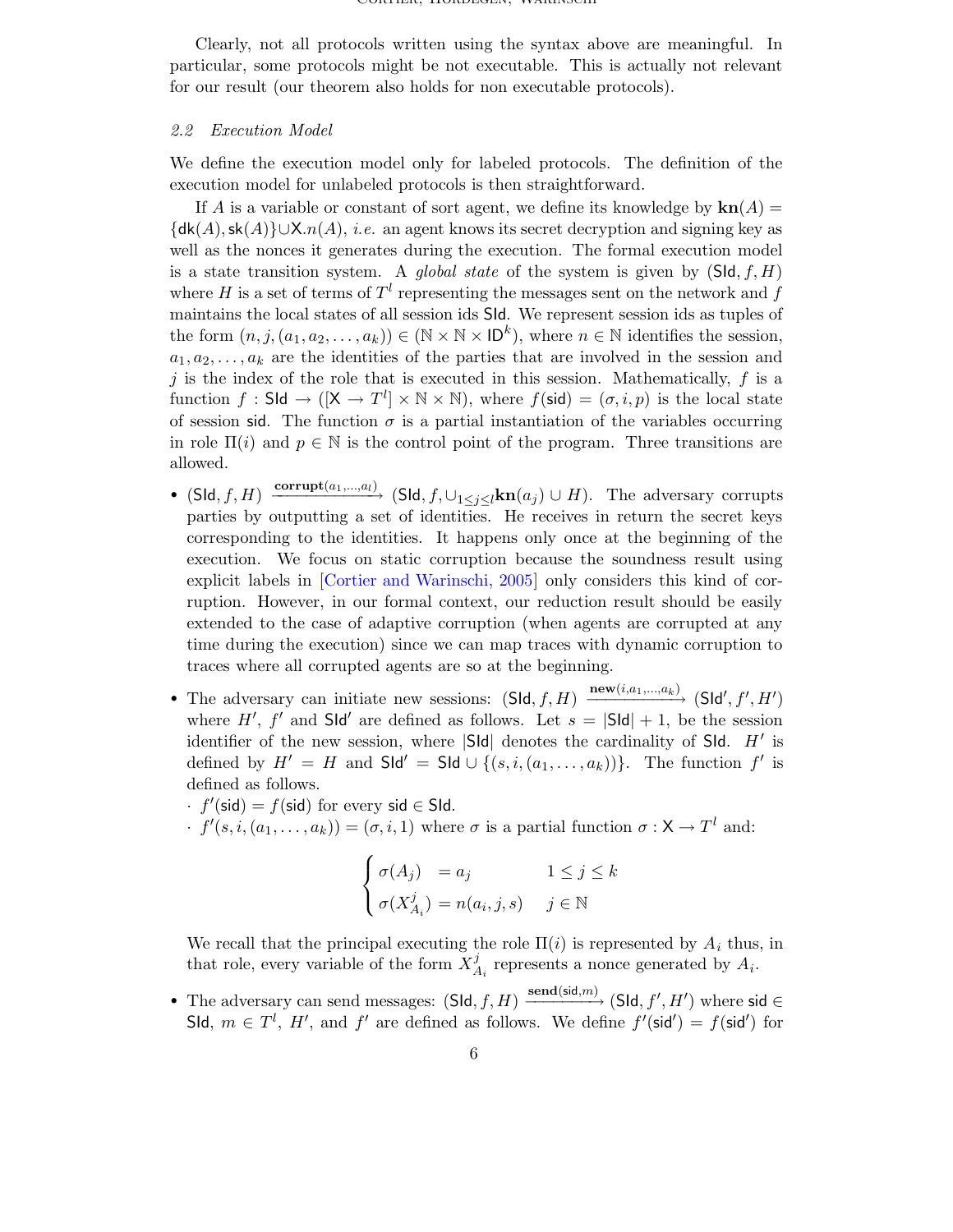| $\frac{1}{S+^l m} m \in S$                                                                                                | $\overline{S\vdash^{l} b, \textsf{ek}(b), \textsf{vk}(b)}$ $b \in X.a$                    | Initial knowledge            |
|---------------------------------------------------------------------------------------------------------------------------|-------------------------------------------------------------------------------------------|------------------------------|
| $S\vdash^l m_1$ $S\vdash^l m_2$<br>$S \vdash^{l} \langle m_1 \; , m_2 \rangle$                                            | $\frac{S\vdash^{l} \langle m_1, m_2 \rangle}{S\vdash^{l} m_i} i \in \{1, 2\}$             | Pairing and un-<br>pairing   |
| $\frac{S\vdash^{l}\mathsf{ek}(b)\quad S\vdash^{l}m}{S\vdash^{l}\{m\}_{\mathsf{ek}(b)}^{\mathsf{adv}(i)}}\,i\in\mathbb{N}$ | $S \vdash^{l} \{m\}_{\mathsf{ek}(b)}^{l} S \vdash^{l} \mathsf{dk}(b)$<br>$S \vdash^{l} m$ | Encryption and<br>decryption |
| $\frac{S\vdash^{l} \mathsf{sk}(b)\quad S\vdash^{l} m}{S\vdash^{l}[m]_{\mathsf{sk}(b)}^{\mathsf{adv}(i)}}\,i\in\mathbb{N}$ | $\frac{S\vdash^{l}[m]_{\mathsf{sk}(b)}^{l}}{S\vdash^{l} m}$                               | Signature                    |
|                                                                                                                           | Fig. 1. Deduction rules.                                                                  |                              |

<span id="page-6-0"></span>every sid'  $\neq$  sid. We denote  $\Pi(j) = ((l_1^j)$  $\frac{j}{1}, r_1^j$  $j_1^j, \ldots, (l_k^j)$  $_{k_j}^j,r_k^j$  $f(\textsf{sid}) = (\sigma, j, p) \text{ for }$ some  $\sigma$ , j, p. There are two cases.

- · Either there exists a least general unifier  $\theta$  of m and  $l_p^j\sigma$ . Then  $f'(\text{sid})$  =  $(\sigma \cup \theta, j, p+1)$  and  $H' = H \cup \{r_p^j \sigma \theta\}.$
- Or we define  $f'(\text{sid}) = f(\text{sid})$  and  $H' = H$  (the state remains unchanged).

If we denote by  $\mathsf{SID} = \mathbb{N} \times \mathbb{N} \times \mathsf{ID}^k$  the set of all sessions ids, the set of *symbolic exe*cution traces is  $\mathsf{SymbTr}^l = (\mathsf{SID} \times (\mathsf{SID} \rightarrow ([\mathsf{X} \rightarrow T^l] \times \mathbb{N} \times \mathbb{N})) \times 2^{T^l})^*$ . The set of corresponding unlabeled symbolic execution traces is denoted by SymbTr. The mapping function  $\overline{\cdot}$  is extended as follows: if  $tr = (SId_0, f_0, H_0), \ldots, (SId_n, f_n, H_n)$  is a trace of  $\mathsf{SymbTr}^l, \, \overline{tr} = (\overline{\mathsf{SId}_0}, \overline{f_0}, \overline{H_0}), \ldots, (\overline{\mathsf{SId}_n}, \overline{f_n}, \overline{H_n}) \in \mathsf{SymbTr}$  where  $\overline{\mathsf{SId}_i}$  simply equal  $\mathsf{Sld}_i$  and  $\overline{f_i} : \mathsf{SID} \to ([\mathsf{X} \to T] \times \mathbb{N} \times \mathbb{N}))$  with  $\overline{f_i}(\mathsf{sid}) = (\overline{\sigma}, i, p)$  if  $f_i(\mathsf{sid}) = (\sigma, i, p)$  and  $\overline{\sigma}(X) = \sigma(X).$ 

The adversary intercepts messages between honest participants and computes new messages using the deduction relation  $\vdash^{l}$  defined in Figure [1.](#page-6-0) Intuitively,  $S \vdash^{l}$  $m$  means that the adversary is able to compute the message  $m$  from the set of messages S. All deduction rules are rather standard with the exception of the last one: The last rule states that the adversary can recover the corresponding message out of a given signature. This rule reflects capabilities that do not contradict the standard computational security definition of digital signatures, may potentially be available to computational adversaries and are important for the soundness result of [Cortier and [Warinschi,](#page-13-0) 2005].

Next, we sketch the execution model for unlabeled protocols. As above, the execution is based on a deduction relation  $\vdash$  that captures adversarial capabilities. The deduction rules that define  $\vdash$  are obtained from those of  $\vdash^{l}$  (Figure [1\)](#page-6-0) as follows. The sets of rules Initial knowledge and Pairing and unpairing in are kept unchanged (replacing  $\vdash^l$  by  $\vdash$ , of course). For encryption and signatures we suppress the labels  $\mathsf{adv}(i)$  and l in the encryption function  $\{\_\}$  and the signature function  $[\,\]$  for rules Encryption and decryption and rules Signature. That is, the rules for encryption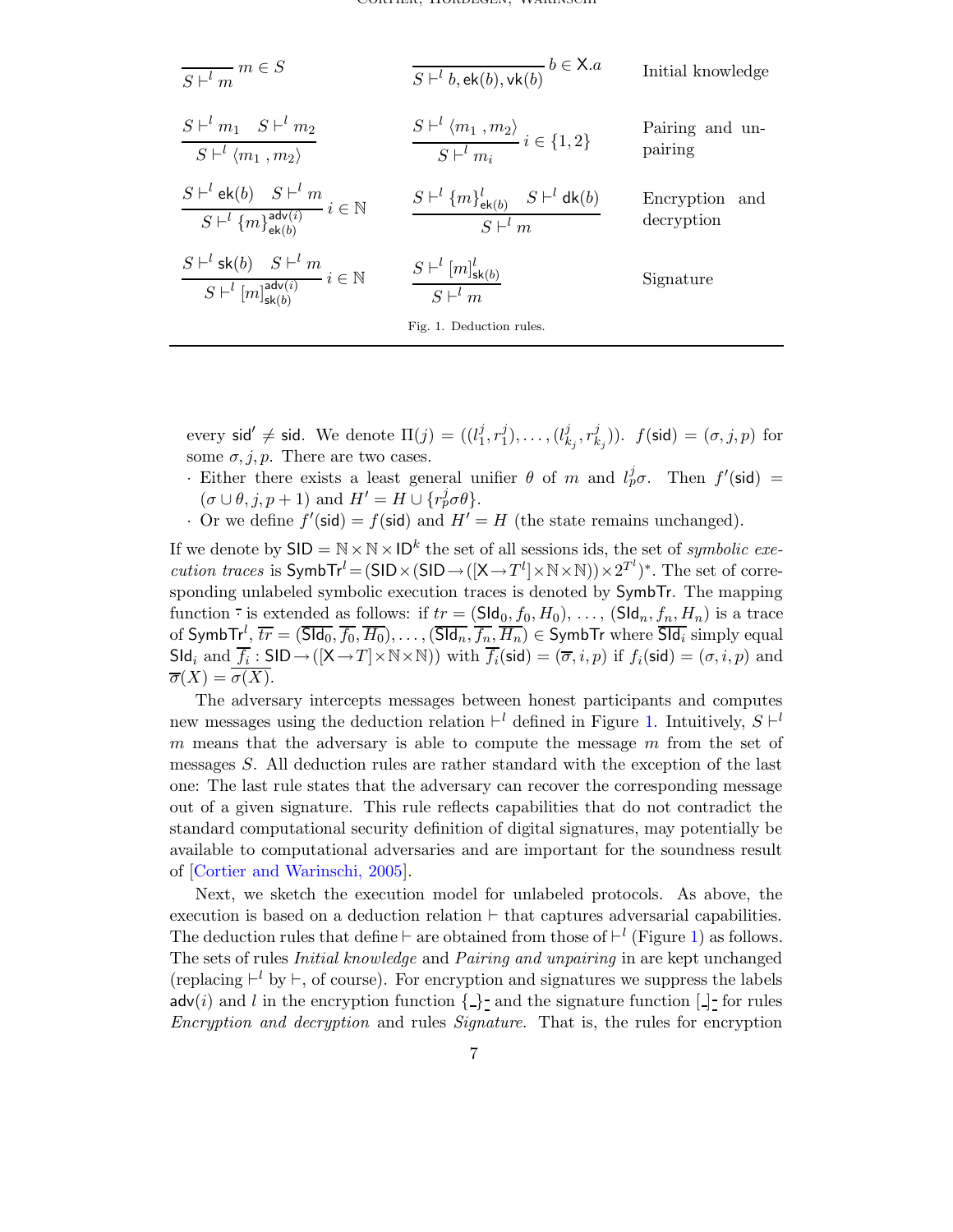are:

$$
\frac{S \vdash \mathsf{ek}(b) \quad S \vdash m}{S \vdash \{m\}_{\mathsf{ek}(b)}} \qquad \frac{S \vdash \{m\}_{\mathsf{ek}(b)} \quad S \vdash \mathsf{dk}(b)}{S \vdash m}
$$

and those for signatures are:

$$
\frac{S \vdash \mathsf{sk}(b) \quad S \vdash m}{S \vdash [m]_{\mathsf{sk}(b)}} \qquad \frac{S \vdash [m]_{\mathsf{sk}(b)}}{S \vdash m}
$$

We use the deduction relations to characterize the set of valid execution traces. We say that the trace  $(SId_1, f_1, H_1), \ldots$ ,  $(SId_n, f_n, H_n)$  is valid if the messages sent by the adversary can be computed by Dolev-Yao operations. More precisely, we require that in a valid trace whenever  $(\text{Sld}_i, f_i, H_i) \xrightarrow{\text{send}(s,m)} (\text{Sld}_{i+1}, f_{i+1}, H_{i+1}),$ we have  $H_i \vdash^l m$ . Given a protocol  $\Pi$ , the set of valid symbolic execution traces is denoted by  $\text{Exec}(\Pi)$ . The set  $\text{Exec}(\overline{\Pi})$  of execution traces in the model without labels is defined similarly. We thus require that every sent message  $m'$  satisfies  $\overline{H_i} \vdash m'.$ 

Example 2.3 Playing with the Needham-Schroeder-Lowe protocol described in Example [2.2,](#page-4-0) an adversary can corrupt an agent  $a_3$ , start a new session for the second role with players  $a_1, a_2$  and send the message  $\{n(a_3, 1, 1), a_1\}^{adv(1)}_{ek(a_3)}$  $\frac{d \mathsf{d} \mathsf{d} \mathsf{d} \mathsf{d} \mathsf{d} \mathsf{d} \mathsf{d} \mathsf{d} \mathsf{d} \mathsf{d}}{e \mathsf{k}(a_2)}$  to the player of the second role. The corresponding valid trace execution is:

$$
(\emptyset, f_1, \emptyset) \xrightarrow{\text{corrupt}(a_3)} (\emptyset, f_1, \text{kn}(a_3)) \xrightarrow{\text{new}(2, a_1, a_2)} \text{send}(\text{sid}_1, \{n_3, a_1\}_{\text{ek}(a_2)}^{\text{adv}(1)})
$$

$$
(\{\text{sid}_1\}, f_2, \text{kn}(a_3)) \xrightarrow{\text{send}(\text{sid}_1, \{n_3, a_1\}_{\text{ek}(a_2)}^{\text{adv}(1)})} (\{\text{sid}_1\}, f_3, \text{kn}(a_3) \cup \{\{n_3, n_2, a_2\}_{\text{ek}(a_1)}^{\text{ag}(1)}\}),
$$

where  $\text{sid}_1 = (1, 2, (a_1, a_2)), n_2 = n(a_2, 1, 1), n_3 = n(a_3, 1, 1), \text{ and } f_2, f_3$  are defined as follows:  $f_2(\text{sid}_1) = (\sigma_1, 2, 1), f_3(\text{sid}_1) = (\sigma_2, 2, 2)$  where  $\sigma_1(A_1) = a_1, \sigma_1(A_2) = a_2$ ,  $\sigma_1(X_{A_2}^1) = n_2$ , and  $\sigma_2$  extends  $\sigma_1$  by  $\sigma_2(X_{A_1}^1) = n_3$  and  $\sigma_2(L_1) = \mathsf{adv}(1)$ .

#### 2.3 Relating the labeled and unlabeled execution models

The following lemma (which can be easily proved by structural induction) states that, whenever a message is deducible, the corresponding unlabeled message is also deducible.

### <span id="page-7-1"></span>Lemma 2.4  $\,S \vdash^{l} m \Rightarrow \overline{S} \vdash \overline{m}$

Based on the above property we show that whenever a trace corresponds to an execution of a protocol, the corresponding unlabeled trace corresponds also to an execution of the corresponding unlabeled protocol.

#### <span id="page-7-0"></span>**Lemma 2.5**  $tr \in \text{Exec}(\Pi) \Rightarrow \overline{tr} \in \text{Exec}(\overline{\Pi}).$

Proof. The key argument is that only pattern matching is performed in protocols and when a term with labels matches some pattern, the unlabeled term matches the corresponding unlabeled pattern. The proof is done by induction on the length of the trace. Full details are provided in Appendix [A.](#page-15-0)  $\Box$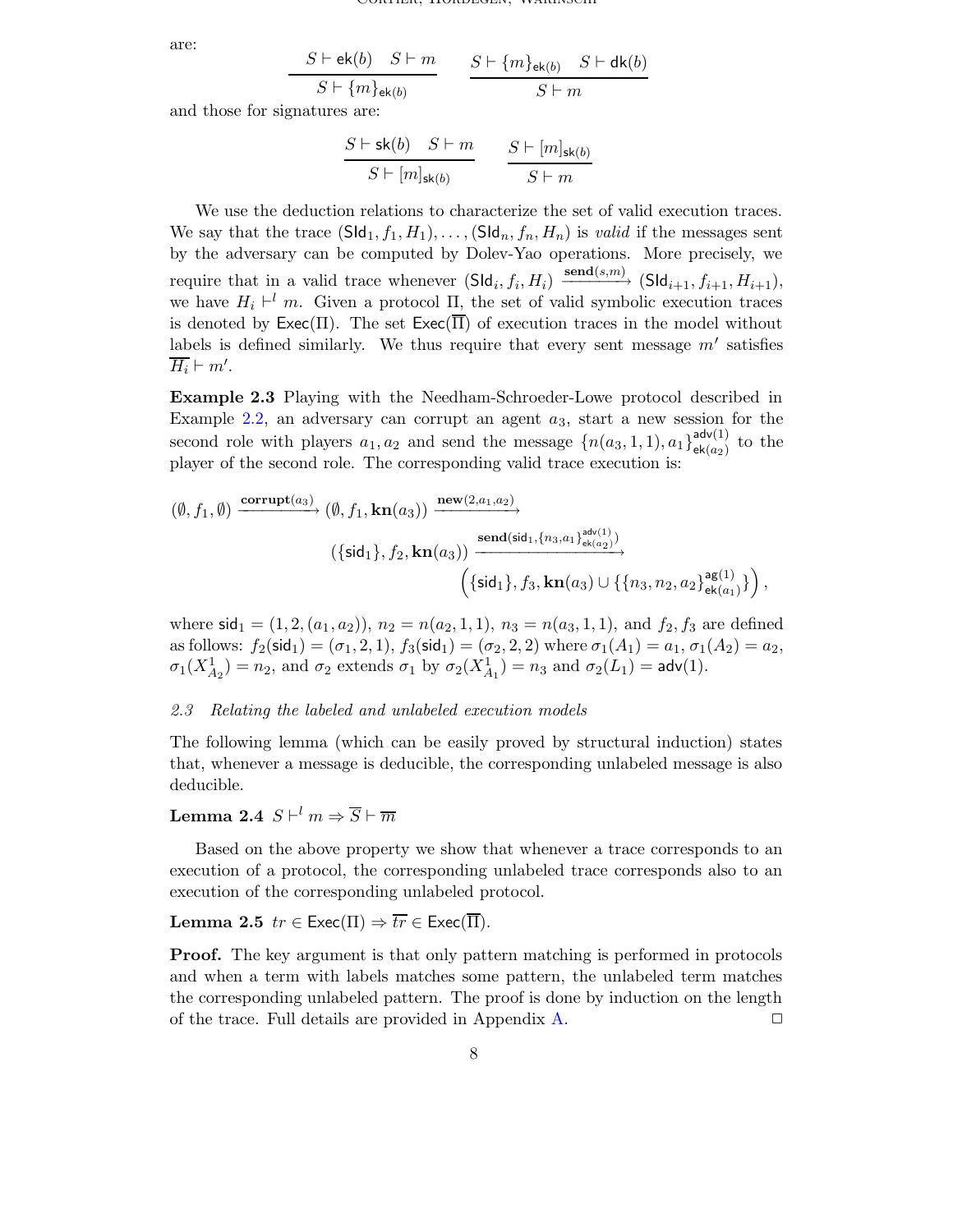# <span id="page-8-0"></span>3 A logic for security properties

In this section we define a logic for specifying security properties. We then show that the logic is quite expressive and, in particular, it can be used to specify rather standard secrecy and authenticity properties.

### 3.1 Preliminary definitions

We define the set of local states  $\mathcal{LS}_{i,p}(tr)$  of a trace tr for role i at step p by  $\mathcal{LS}_{i,p}((\mathsf{SId}_k, f_k, H_k)_{1\leq k\leq n}) = \{(\sigma,i,p) \mid \exists s \in \mathsf{SId}_k, \text{ s.t. } f_k(s) = (\sigma,i,p), 1 \leq k \leq n\}.$ 

We assume an infinite set Sub of meta-variables for substitutions. Our logic contains tests between terms with variables substituted by variable substitutions. More formally, let  $T_{Sub}^l$  be the algebra defined by:

$$
\mathcal{L} \quad ::= \varsigma(x_l) \mid \mathsf{ag}(i) \mid \mathsf{adv}(j)
$$
\n
$$
T_{Sub}^l ::= \varsigma(x) \mid a \mid \mathsf{ek}(a) \mid \mathsf{dk}(a) \mid \mathsf{sk}(a) \mid \mathsf{vk}(a) \mid n(a, j, s)
$$
\n
$$
\mid \langle T_{Sub}^l, T_{Sub}^l \rangle \mid \{T_{Sub}^l\}_{\mathsf{ek}(a)}^{\mathcal{L}} \mid [T_{Sub}^l]_{\mathsf{sk}(a)}^{\mathcal{L}}
$$

where  $x_l \in \mathsf{X}.l, \varsigma \in Sub, i, j \in \mathbb{N}, x \in \mathsf{X}, a \in \mathsf{ID}.$  The unlabeled algebra  $T_{Sub}$  is defined accordingly. The mapping function between the two algebras is defined by:  $\varsigma(x) = \varsigma(x), \, \{k\}_{m}^{l} = \{\overline{k}\}_{\overline{m}}, \, [k]_{m}^{l} = [\overline{k}]_{\overline{m}}, \, f(t_1, \ldots, t_n) = f(\overline{t_1}, \ldots, \overline{t_n})$  otherwise.

### 3.2 Security Logic

In this section we describe a logic for security properties. Besides standard propositional connectors, the logic has a predicate to specify honest agents, equality tests between terms, and existential and universal quantifiers over the local states of agents.

**Definition 3.1** The formulas of the logic  $\mathcal{L}_1^l$  are defined by induction as follows:

$$
F(tr) ::= NC(tr, t_1) | (t_1 = t_2) | \neg F(tr) | F(tr) \wedge F(tr) | F(tr) \vee F(tr)
$$
  

$$
| \forall \mathcal{LS}_{i,p}(tr). \varsigma F(tr) | \exists \mathcal{LS}_{i,p}(tr). \varsigma F(tr)
$$

where tr is a parameter of the formula,  $i, p \in \mathbb{N}, \varsigma \in Sub, t_1$  and  $t_2$  are terms of  $T_{Sub}^l$ . Note that formulas are parametrized by a trace tr. As usual, we may use  $\phi_1 \rightarrow \phi_2$  as a shortcut for  $\neg \phi_1 \lor \phi_2$ .

We similarly define the corresponding unlabeled logic  $\mathcal{L}_1$ : the tests  $(t_1 = t_2)$  are between unlabeled terms  $t_1, t_2$  over  $T_{sub}$ . The mapping function  $\overline{\cdot}$  is extended as expected. In particular  $\overline{NC(tr,t)} = NC(\overline{tr},\overline{t}), \overline{(t_1 = t_2)} = (\overline{t_1} = \overline{t_2}), \overline{\forall \mathcal{LS}_{i,p}(tr), \varsigma F(tr)}$  $\forall \mathcal{LS}_{i,p}(\overline{tr}) \in F(\overline{tr})$  and  $\overline{\exists \mathcal{LS}_{i,p}(tr) \in F(tr)} = \exists \mathcal{LS}_{i,p}(\overline{tr}) \in \overline{F(tr)}$ .

Here the predicate  $NC(tr, t)$  of arity 2 is used to specify non corrupted agents. The quantifications  $\forall \mathcal{LS}_{i,p}(tr)$ . and  $\exists \mathcal{LS}_{i,p}(tr)$ . are over local states of agent i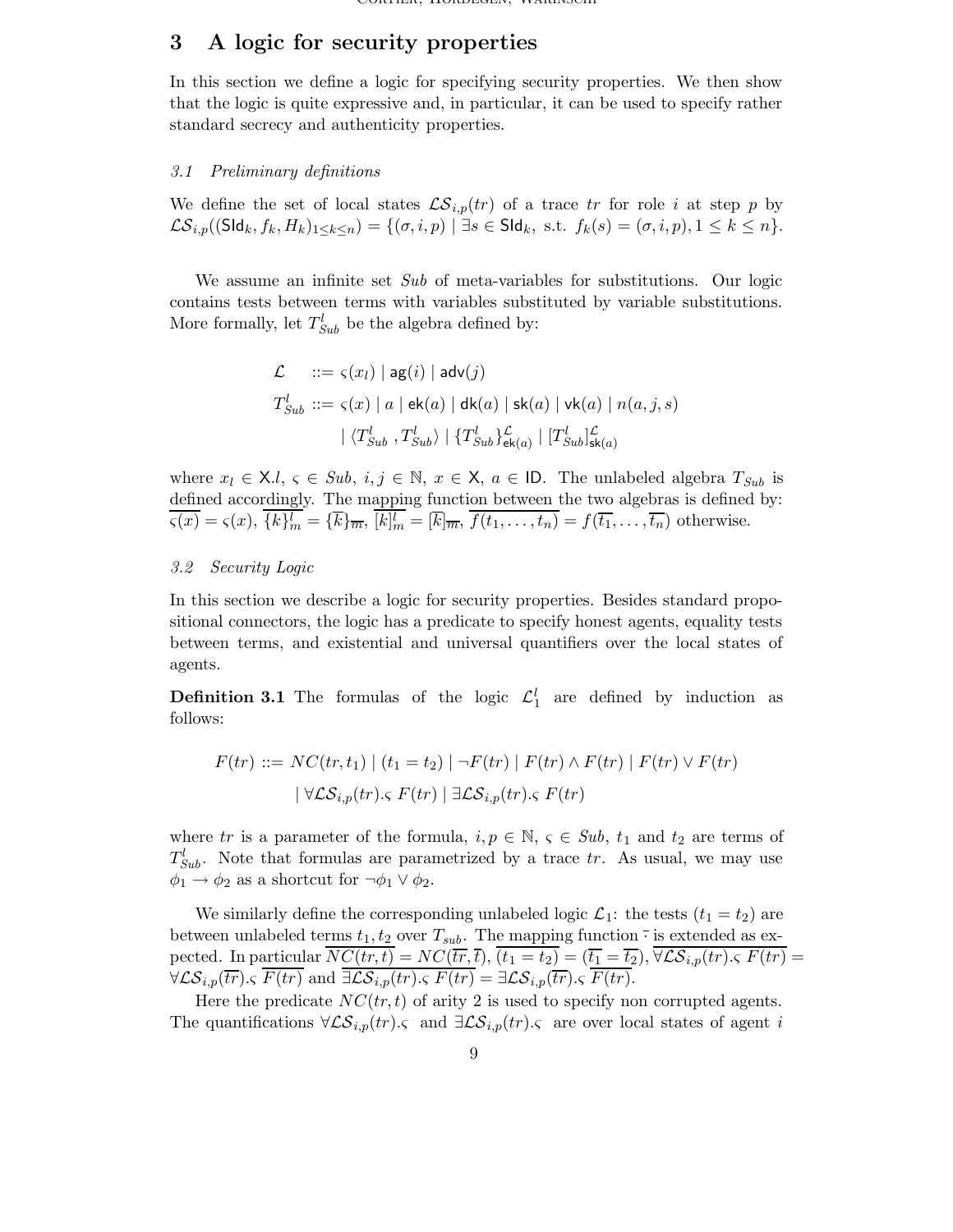Cortier, Hordegen, warinschi

$$
\llbracket NC(tr, t) \rrbracket = \begin{cases} 1 \text{ if } t \in \text{ ID and } t \text{ does not appear in a cor-rupt action, } i.e. \qquad tr = e_1, e_2, ..., e_n \text{ and } \\ \forall a_1, ..., a_k, \text{ s.t. } e_1 \xrightarrow{\text{corrupt}(a_1, ..., a_k)} e_2, t \neq a_i, \\ 0 \text{ otherwise.} \end{cases}
$$
  

$$
\llbracket \forall \mathcal{LS}_{i,p}(tr). \mathcal{F}(tr) \rrbracket = \begin{cases} 1 \text{ if } \forall (\theta, i, p) \in \mathcal{LS}_{i,p}(tr), \text{ we have} \\ \llbracket F(tr)[\theta/\varsigma] \rrbracket = 1, \\ 0 \text{ otherwise.} \end{cases}
$$
  

$$
\llbracket \exists \mathcal{LS}_{i,p}(tr). \mathcal{F}(tr) \rrbracket = \begin{cases} 1 \text{ if } \exists (\theta, i, p) \in \mathcal{LS}_{i,p}(tr), \text{ s.t. } \llbracket F(tr)[\theta/\varsigma] \rrbracket = 1, \\ 0 \text{ otherwise.} \end{cases}
$$

<span id="page-9-0"></span>

at step  $p$  in trace  $tr$ . The semantics of our logic is defined for *closed* formula as follows: standard propositional connectors and negation are interpreted as usual. Equality is syntactic equality. The interpretation of quantifiers and the predicate NC is shown in Figure [2.](#page-9-0)

Next we define when a protocol  $\Pi$  satisfies a formula  $\phi \in \mathcal{L}_1^l$ . The definition for the unlabeled execution model is obtained straightforwardly. Informally, a protocol Π satisfies φ(tr) if φ(tr) is true for all traces of Π. Formally:

**Definition 3.2** Let  $\phi(tr)$  be a formula and  $\Pi$  be a protocol. We say that  $\Pi$  satisfies security property  $\phi$ , and write  $\Pi \models \phi$  if for any trace  $tr \in \text{Exec}(\Pi)$ ,  $[\![\phi(tr)]\!] = 1$ .

Abusing notation, we occasionally write  $\phi$  for the set  $\{tr \mid \phi(tr)\}=1\}$ . Then,  $\Pi \models \phi$  precisely when  $\mathsf{Exec}(\Pi) \subseteq \phi$ .

#### 3.3 Examples of security properties

In this section we exemplify the use of the logic by specifying secrecy and authenticity properties.

#### 3.3.1 A secrecy property

Let  $\Pi(1)$  and  $\Pi(2)$  be the sender's and receiver's role of a two-party protocol. To specify our secrecy property we use a standard encoding. Namely, we add a third role to the protocol,  $\Pi(3) = (X_{A_3}^1, stop)$ , which can be seen as some sort of witness.

Informally, the definition of the secrecy property  $P_s$  states that, for two non corrupted agents  $a_1$  and  $a_2$ , where  $a_1$  plays role  $\Pi(1)$  and  $a_2$  plays role  $\Pi(2)$ , a third agent playing role  $\Pi(3)$  cannot gain any knowledge on nonce  $X_{A_1}^1$  sent by role  $\Pi(1)$ (played by  $A_1$ ), when  $A_1$  is honest and is talking with an honest agent  $A_2$ .

$$
\phi_s(tr) = \forall \mathcal{LS}_{1,1}(tr). \varsigma \; \forall \mathcal{LS}_{3,2}(tr). \varsigma'
$$

$$
[NC(tr, \varsigma(A_1)) \wedge NC(tr, \varsigma(A_2)) \rightarrow \neg(\varsigma'(X_{A_3}^1) = \varsigma(X_{A_2}^1))]
$$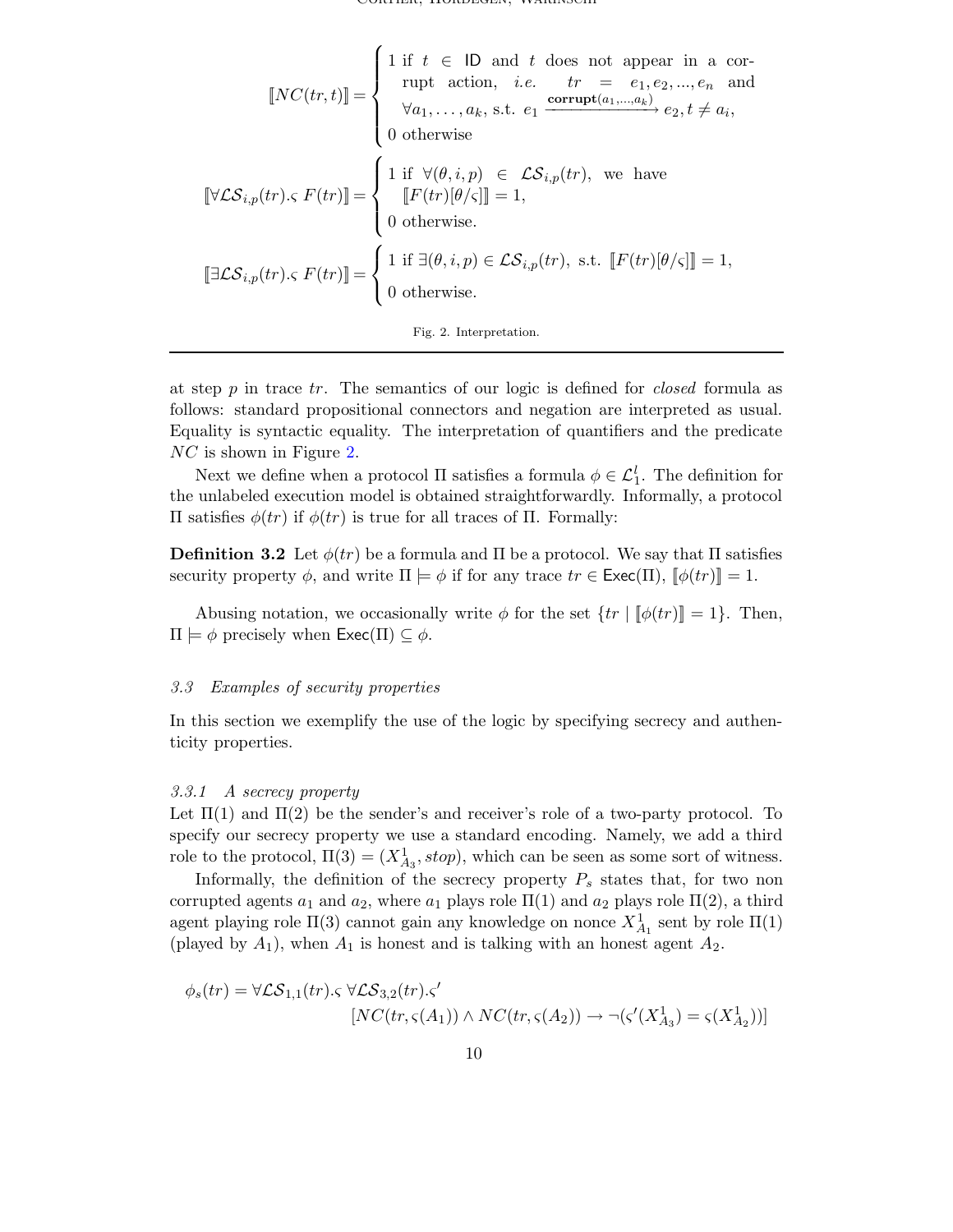#### 3.3.2 An authentication property

Consider a two role protocol, such that role 1 finishes its execution after  $n$  steps and role 2 finishes its execution after  $p$  steps. For this kind of protocols we give a variant of the week agreement property [Lowe, [1997b\]](#page-13-8). Informally, this property states that whenever an instantiation of role 2 finishes, there exists an instantiation of role 1 that has finished and they agree on some value for some variable and they have indeed talked to each other. In our example we choose this variable to be  $X_{A_1}^1$ . Note that we capture that some agent has finished its execution by quantifying appropriately over the local states of that agent. More precisely, we quantify only over the states where it indeed has finished its execution.

$$
\phi_a(tr) = \forall \mathcal{LS}_{2,p}(tr). \varsigma \exists \mathcal{LS}_{1,n}(tr). \varsigma' [NC(tr, \varsigma(A_1)) \wedge NC(tr, \varsigma'(A_2)) \rightarrow (\varsigma(X_{A_1}^1) = \varsigma'(X_{A_1}^1)) \wedge (\varsigma(A_2) = \varsigma'(A_2)) \wedge (\varsigma(A_1) = \varsigma'(A_1))]
$$

Notice that although in its current version our logic is not powerful enough to specify stronger versions of agreement (like injective or bijective agreement), it could be appropriately extended to deal with this more complex forms of authentication.

### <span id="page-10-0"></span>4 Main Result

Recall that our goal is to prove that  $\overline{\Pi} \models \overline{\phi} \Rightarrow \Pi \models \phi$ . However, as explained in the introduction this property does not hold in general. The following example sheds some light on the reasons that cause the desired implication to fail.

<span id="page-10-1"></span>Example 4.1 Consider the first step of some protocol where A sends a message to B where some part is intended for some third agent.

$$
A \rightarrow B: \{N_a, \{N_a\}_{\mathsf{ek}(C)}, \{N_a\}_{\mathsf{ek}(C)}\}_{\mathsf{ek}(B)}
$$

The specification of the roles of  $A$  and  $B$  that corresponds to this first step is as follows (in the definition below  $C_{A_2}^1$  and  $C_{A_2}^2$  are variables of sort ciphertext).

$$
\Pi(1) = (\text{init}, \{\langle X_{A_1}^1, \langle \{X_{A_1}^1\}_{\mathsf{ek}(A_3)}^{ \mathsf{ag}(1)}, \{X_{A_1}^1\}_{\mathsf{ek}(A_3)}^{ \mathsf{ag}(2)}\rangle\}\}_{\mathsf{ek}(A_2)}^{ \mathsf{ag}(3)})
$$

$$
\Pi(2) = (\{\langle X_{A_1}^1, \langle C_{A_2}^1, C_{A_2}^2 \rangle\}\}_{\mathsf{ek}(A_2)}^L, \mathsf{stop})
$$

We assume that A generates twice the message  $\{N_a\}_{\mathsf{ek}(C)}$ . Notice that we stop the execution of B after it receives the first message since this is sufficient for our purpose, but its execution might be continued to form a more realistic example.

Consider the security property  $\phi_1$  that states that if A and B agree on the nonce  $X_{A_1}^1$  then B should have received twice the same ciphertext.

$$
\phi_1(tr) = \forall \mathcal{LS}_{1,2}(tr). \forall \mathcal{LS}_{2,2}(tr). \langle
$$

$$
NC(tr, \varsigma(A_1)) \land NC(tr, \varsigma(A_2)) \land \langle \varsigma(X_{A_1}^1) = \varsigma'(X_{A_1}^1) \rangle \rightarrow (\varsigma'(C_{A_2}^1) = \varsigma'(C_{A_2}^2))
$$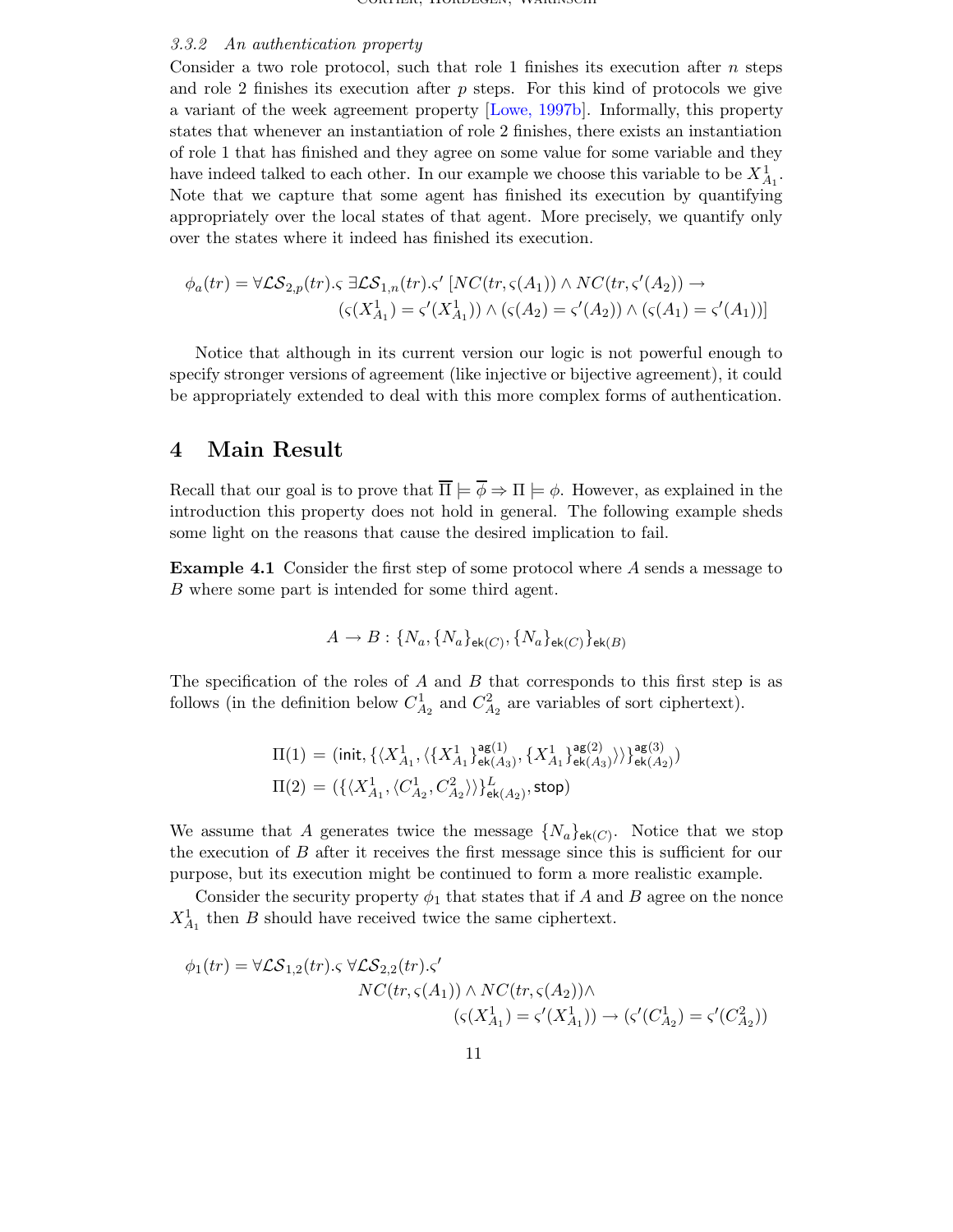This property clearly does not hold for any normal execution of the labeled protocol since A always sends ciphertexts with distinct labels. Thus  $\Pi \not\models \phi_1$ .

On the other hand, one can show that we have  $\overline{\Pi} \models \overline{\phi_1}$  in the unlabeled execution model. Intuitively, this holds because if  $A$  and  $B$  are honest agents and agree on  $X_{A_1}^1$ , then the message received by B has been emitted by A and thus should contain identical ciphertexts (after having removed their labels).

# 4.1 Logic  $\mathcal{L}_2^l$

The counterexample above relies on the fact that two ciphertexts that are equal in the model without labels may have been derived from distinct ciphertexts in the model with labels. Hence, it may be the case that although  $\overline{t_1} \neq \overline{t_2} \Rightarrow t_1 \neq t_2$ , the contrapositive implication  $\overline{t_1} = \overline{t_2} \Rightarrow t_1 = t_2$  does not hold, which in turn entails that formulas that contain equality tests between ciphertexts may be true in the model without labels, but false in the model with labels. In this section we identify a fragment of  $\mathcal{L}_1^l$ , which we call  $\mathcal{L}_2^l$  where such tests are prohibited. Formally, we avoid equality tests between arbitrary terms by forbidding arbitrary negation over formulas and allowing equality tests only between simple terms.

**Definition 4.2** A term t is said *simple* if  $t = \varsigma(x)$  where  $x \in \mathsf{X}.a \cup \mathsf{X}.n$  and  $\varsigma \in Sub$ , or  $t = a$  for some  $a \in \mathsf{ID}$  or  $t = n(a, j, s)$  for some  $a \in \mathsf{ID}, j, s \in \mathbb{N}$ .

An important observation is that for any simple term t it holds that  $\bar{t} = t$ .

**Definition 4.3** The formulas of the logic  $\mathcal{L}_2^l$  are defined as follows:

$$
F(tr) ::= NC(tr, t_1) | \neg NC(tr, t_1) | F(tr) \land F(tr) | F(tr) \lor F(tr) | (t_1 \neq t_2)
$$
  

$$
| (u_1 = u_2) | \forall \mathcal{LS}_{i,p}(tr). \subset F(tr) | \exists \mathcal{LS}_{i,p}(tr). \subset F(tr),
$$

where  $tr \in \mathsf{SymbolTr}$  is a parameter,  $i, p \in \mathbb{N}$ ,  $t_1, t_2 \in T_{Sub}^l$  and  $u_1, u_2$  are simple terms.

Since simple terms also belong to  $T_{Sub}^l$ , both equality and inequality tests are allowed between simple terms.

The corresponding unlabeled logic  $\mathcal{L}_2$  is defined as expected. Note that  $\mathcal{L}_2^l \subset \mathcal{L}_1^l$ and  $\mathcal{L}_2 \subset \mathcal{L}_1$ .

#### 4.2 Theorem

Informally, our main theorem says that to verify if a protocol satisfies some security formula  $\phi$  in logic  $\mathcal{L}_2^l$ , it is sufficient to verify that the unlabeled version of the protocol satisfies  $\overline{\phi}$ .

**Theorem 4.4** Let  $\Pi$  be a protocol and  $\phi \in \mathcal{L}_2^l$ , then  $\overline{\Pi} \models \overline{\phi} \Rightarrow \Pi \models \phi$ .

<span id="page-11-0"></span>**Proof.** Assume  $\overline{\Pi} \models \overline{\phi}$ . We have to show that for any trace  $tr \in \text{Exec}(\Pi)$ ,  $[\phi(tr)] =$ 1. From Lemma [2.5](#page-7-0) it follows that  $\overline{tr} \in \text{Exec}(\overline{\Pi})$ , thus  $\|\overline{\phi}(\overline{tr})\| = 1$ , since  $\overline{\Pi} \models \overline{\phi}$ . Thus, it is sufficient to show that  $\|\overline{\phi(\overline{tr})}\| = 1 \Rightarrow \|\phi(tr)\| = 1$ . The following lemma offers the desired property.  $\Box$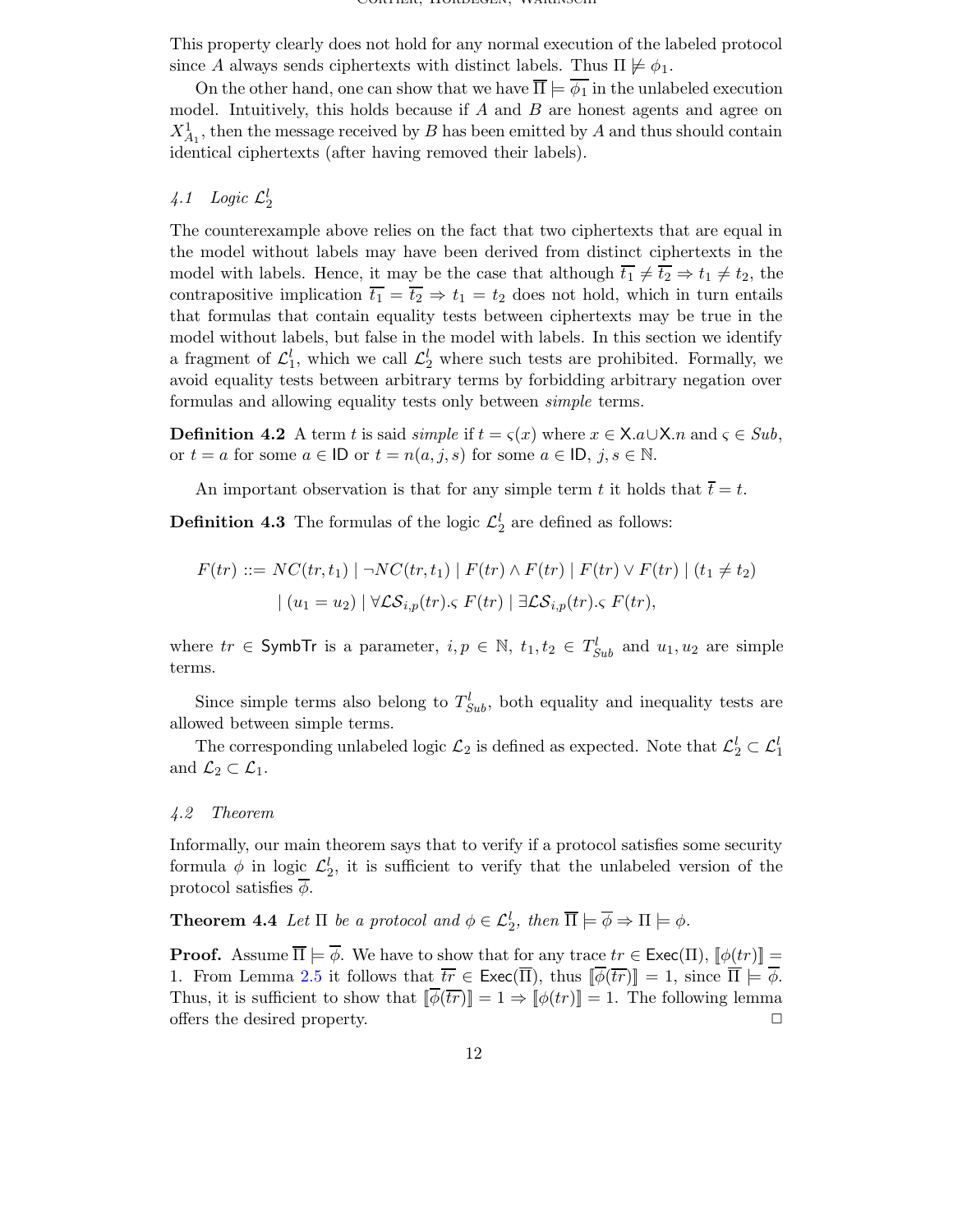| Public keys only | symbolically secure | computationally secure |
|------------------|---------------------|------------------------|
|                  |                     |                        |

<span id="page-12-1"></span>Fig. 3. Summary of our experiments.

Lemma 4.5  $Let \phi(tr) \in \mathcal{L}_2^l$  for some  $tr \in$  SymbTr,  $\lbrack\!\lbrack\bar{\phi}(\overline{tr})\rbrack\!\rbrack =1$  implies  $\lbrack\!\lbrack\phi(tr)\rbrack\!\rbrack =1.$ 

**Proof.** The proof of the lemma is by induction on the structure of  $\phi(tr)$ . Full details are provided in Appendix [B.](#page-16-0)

# <span id="page-12-0"></span>5 Implementation and Experiments

The AVISPA project [\[Armando](#page-13-6) et al., 2005] provides a platform for automatic verification of security protocols. The platform includes a specification language called HLPSL that can be used for specifying both protocols and security properties. Protocols specified in this language can be verified with four different tools. Three of them, OFMC, ATSE, and SATMC, use symbolic models where the number of sessions that can be executed in parallel is bounded. The fourth tool, TA4SP, provides verification abilities for an unbounded number of sessions. The tools can be used to verify three security properties: secrecy, weak authentication, and replay protection.

Based on the results of [Cortier and [Warinschi,](#page-13-0) 2005] and this paper, we implemented a module for the AVISPA with the purpose of obtaining computationally sound security guarantees. The module works as follows. First, the module verifies that the protocol (specified in HLPSL) can be translated in our formalism. In particular, it verifies that the protocol uses only asymmetric encryption in its pure form (that is: we do not consider protocols that model digital signatures via decryption-with-the-private key approach.) Notice that although we forbid protocols that encrypt messages using symmetric keys, such keys can still be sent around. Next, the module checks whether the security property that is verified can be translated in our  $\mathcal{L}_2$  logic. In particular, weak authentication should only be done on atomic messages like agents and nonces. Finally, if the verification succeeds the logical formula that states the security property is printed out, together with a messages that states that the protocol satisfies the security property computationally.

We executed the module on the protocols in the library of the AVISPA platform. The results are summarized in Figure [3.](#page-12-1) Of the 13 public-key encryption based protocols in the library of the AVISPA platform the tool concludes that 9 are symbolically secure, and all 9 pass our syntactic validation tests. We conclude that all these 9 protocols are computationally secure.

The new module will be included in the next version of the AVISPA tool.

# 6 Discussion

We conclude with a brief discussion of two interesting aspects of our result. First, as mentioned in the introduction our main theorem should hold for all execution models for which the underlying deduction systems satisfy the condition in Lemma [2.4,](#page-7-1) that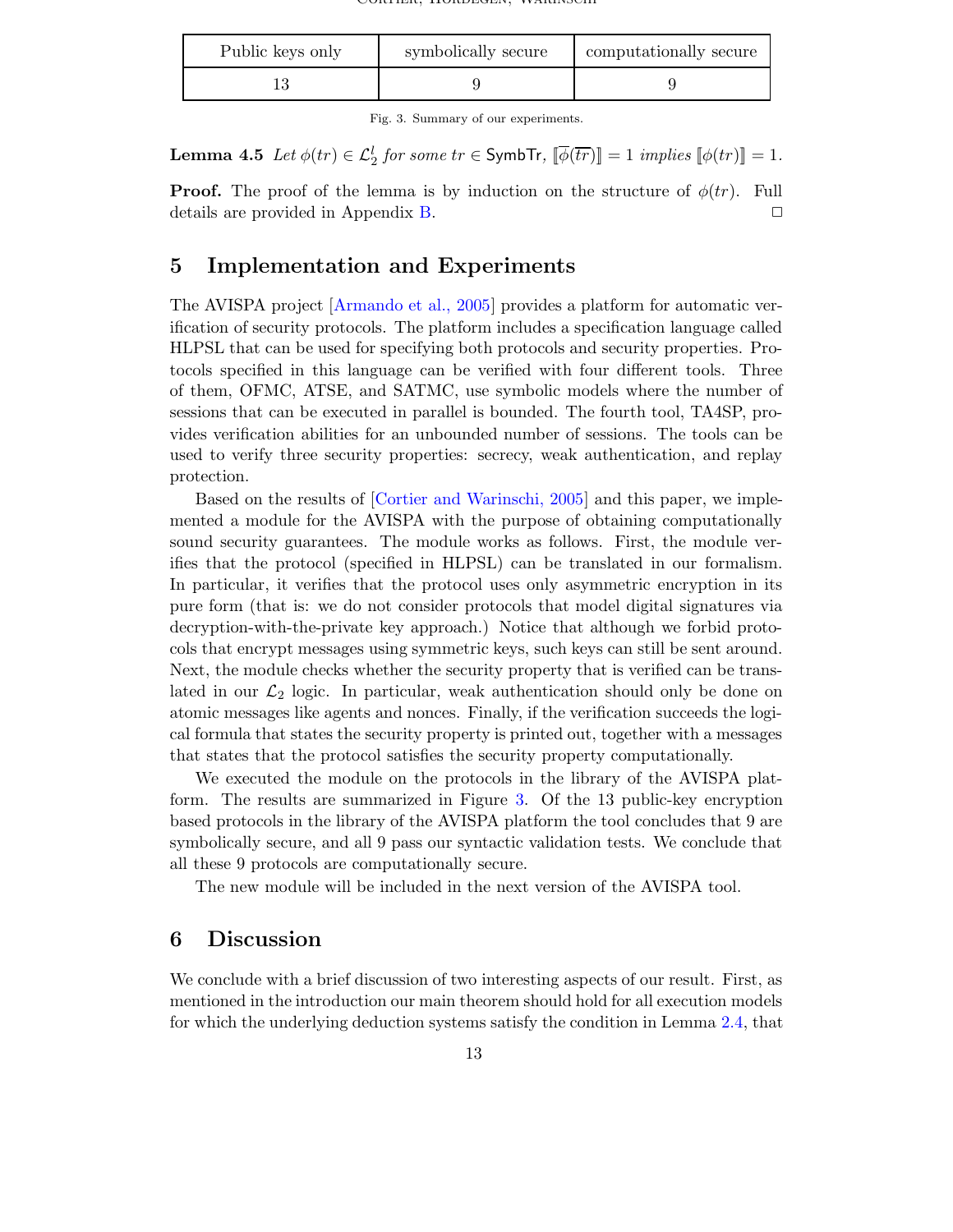is  $S \vdash^l m \Rightarrow \overline{S} \vdash \overline{m}$ . For example, it should hold for the deduction systems obtained after removing the rule

$$
\frac{S \vdash^{l} [m]_{\mathsf{sk}(b)}^{l}}{S \vdash^{l} m}
$$

and its corresponding unlabeled variant. In fact, an interesting result would be to prove a more abstract and modular version of our theorem.

Secondly, one may ask if the converse of our main theorem holds. We argue that this is not the case. More precisely, we show that there exists a protocol  $\Pi$ and a property  $\phi$  such that  $\Pi \models \phi$  but  $\overline{\Pi} \not\models \overline{\phi}$ . Let  $\Pi$  be the protocol defined in Example [4.1.](#page-10-1) Consider a security property  $\phi_2$  that states on the contrary that whenever A and B agree on the nonce  $X_{A_1}^1$  then B should have received two distinct ciphertexts. Formally:

$$
\phi_2(tr) = \forall \mathcal{LS}_{1,2}(tr). \varsigma \; \forall \mathcal{LS}_{2,2}(tr). \varsigma'
$$
  

$$
NC(tr, \varsigma(A_1)) \wedge NC(tr, \varsigma(A_2)) \wedge \langle \varsigma(X_{A_1}^1) \rangle \rightarrow \varsigma(\varsigma'(C_{A_2}^1) \neq \varsigma'(C_{A_2}^2))
$$

where  $C_{A_2}^1$  and  $C_{A_2}^2$  are variables of sort ciphertext.

This property clearly does not hold for any honest execution of the unlabeled protocol since A always sends twice the same ciphertext, and thus  $\overline{\Pi} \not\models \overline{\phi_2}$ . On the other hand however, one can show that this property holds for labeled protocols since, if A and B are honest agents and agree on  $X_{A_1}^1$ , it means that the message received by  $B$  has been emitted by  $A$  and thus contains two distinct ciphertexts. Thus,  $\Pi \models \phi_2$ . We conclude that, in general,  $\Pi \models \phi$  does not imply  $\overline{\Pi} \models \overline{\phi}$ .

# References

- <span id="page-13-3"></span>[Abadi and Jürjens, 2001] Abadi, M. and Jürjens, J. (2001). Formal eavesdropping and its computational interpretation. In Proc. of Theoretical Aspects of Computer Software (TACS 2001), volume 2215 of LNCS, pages 82–94. Springer-Verlag.
- <span id="page-13-6"></span>[Armando et al., 2005] Armando, A., Basin, D., Boichut, Y., Chevalier, Y., Compagna, L., Cuellar, J., Hankes Drielsma, P., Heam, P.-C., Kouchnarenko, O., Mantovani, J., Mödersheim, S., von Oheimb, D., Rusinowitch, M., Sant on Computer Aided Verification, CAV'2005, volume 3576 of LNCS, pages 281–285. Springer.
- <span id="page-13-4"></span>[Blanchet, 2001] Blanchet, B. (2001). An efficient cryptographic protocol verifier based on prolog rules. In Proc. of the 14th Computer Security Foundations Workshop (CSFW'01).
- <span id="page-13-0"></span>[Cortier and Warinschi, 2005] Cortier, V. and Warinschi, B. (2005). Computationally Sound, Automated Proofs for Security Protocols. In Proc. 14th European Symposium on Programming (ESOP'05), volume 3444 of Lecture Notes in Computer Science, pages 157–171. Springer.
- <span id="page-13-1"></span>[Goldwasser and Micali, 1984] Goldwasser, S. and Micali, S. (1984). Probabilistic encryption. J. of Computer and System Sciences, 28:270–299.
- <span id="page-13-2"></span>[Herzog, 2004] Herzog, J. C. (2004). Computational Soundness for Standard Asumptions of Formal Cryptography. PhD thesis, Massachusetts Institute of Technology.
- <span id="page-13-7"></span>[Lowe, 1996] Lowe, G. (1996). Breaking and fixing the Needham-Schroeder public-key protocol using FDR. In Proc. of Tools and algoritms for the construction and analysis fof systems (TACAS'96), volume 1055 of LNCS, pages 147–166. Springer-Verlag.
- <span id="page-13-5"></span>[Lowe, 1997a] Lowe, G. (1997a). Casper: A compiler for the analysis of security protocols. In Proc. of 10th Computer Security Foundations Workshop (CSFW'97). IEEE Computer Society Press.
- <span id="page-13-8"></span>[Lowe, 1997b] Lowe, G. (1997b). A hierarchy of authentication specifications. In Proc. of the 10th Computer Security Foundations Workshop (CSFW'97). IEEE Computer Society Press.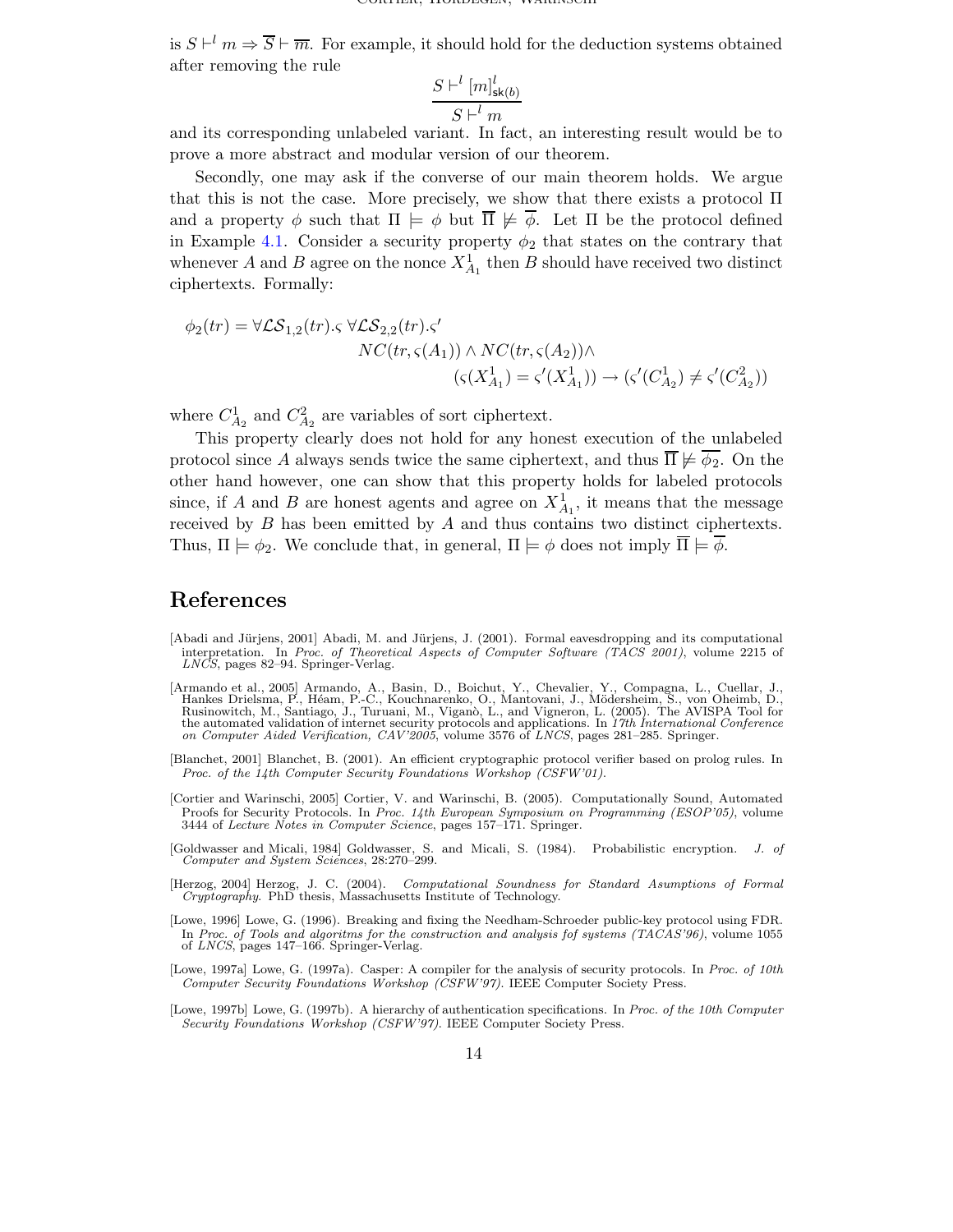- <span id="page-14-1"></span>[Lowe, 2004] Lowe, G. (2004). Analysing protocols subject to guessing attacks. Journal of Computer Security, 12(1).
- <span id="page-14-0"></span>[Micciancio and Warinschi, 2004] Micciancio, D. and Warinschi, B. (2004). Soundness of formal encryption in the presence of active adversaries. In *Theory of Cryptography Conference (TCC 2004)*, pages 133–151.<br>Springer-Verlag.
- <span id="page-14-3"></span>[Rusinowitch and Turuani, 2001] Rusinowitch, M. and Turuani, M. (2001). Protocol insecurity with finite number of sessions is NP-complete. In *Proc. of the 14th Computer Security Foundations Workshop* (*CSFW'01*), pages 1
- <span id="page-14-2"></span>[Song, 1999] Song, D. X. (1999). Athena: A new efficient automatic checker for security protocol analysis. In Proc. of the 12th Computer Security Foundations Workshop (CSFW'99). IEEE Computer Society Press.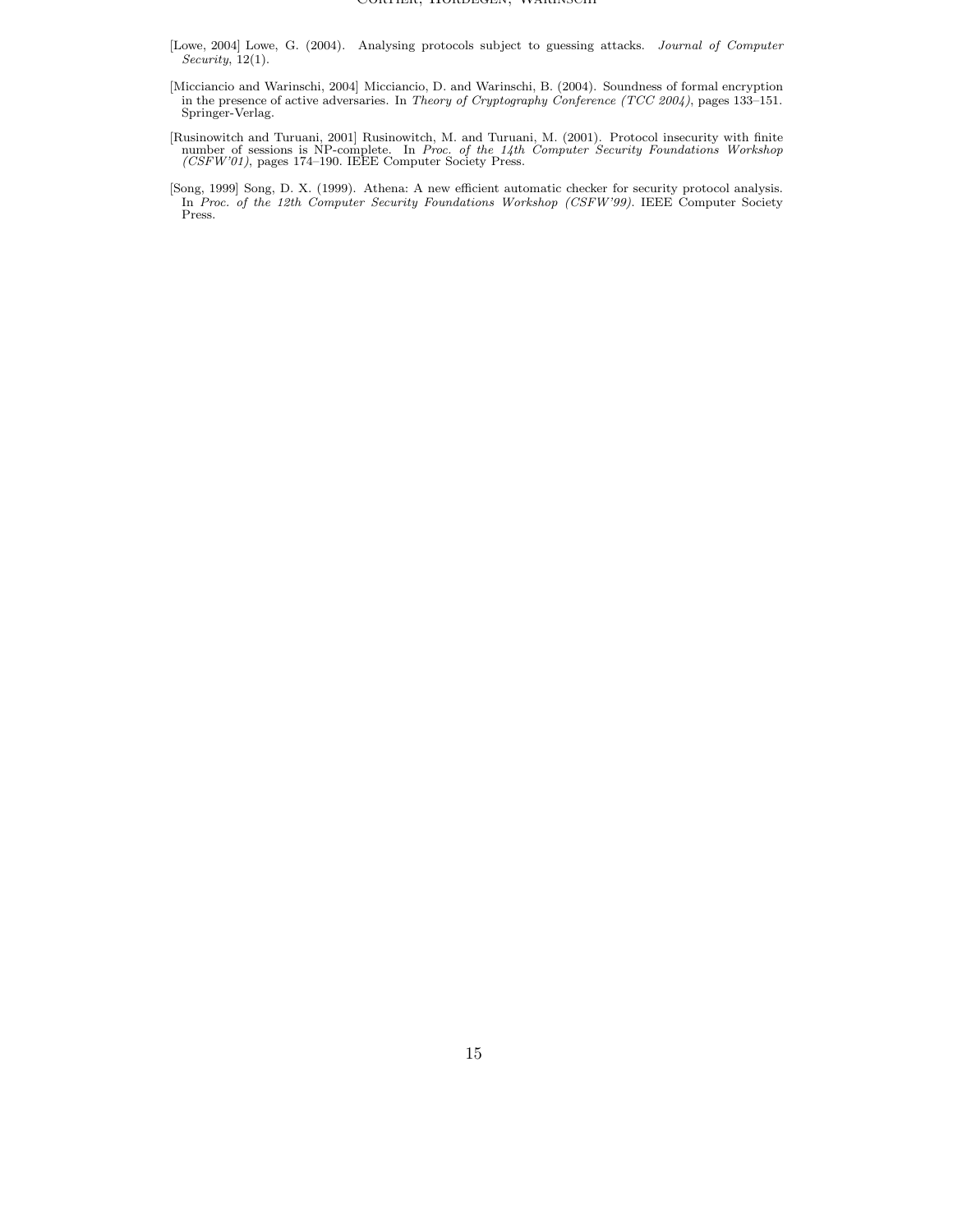## <span id="page-15-0"></span>A Proof of Lemma [2.5](#page-7-0)

Lemma [2.5](#page-7-0)  $tr \in \text{Exec}(\Pi) \Rightarrow \overline{tr} \in \text{Exec}(\overline{\Pi}).$ 

Proof. The key argument is that only pattern matching is performed in protocols and when a term with labels matches some pattern, the unlabeled term matches the corresponding unlabeled pattern.

- Let  $tr = (SId_0, f_0, H_0)$ , where  $SId_0$  and  $H_0$  are empty sets. We have  $\overline{H_0} = H_0$ .  $f_0$ is defined nowhere, and so is  $\overline{f_0}$ . Clearly,  $\overline{tr} = (\text{SId}_0, \overline{f_0}, \overline{H_0})$  is in  $\text{Exec}(\overline{\Pi})$ .
- Let  $tr \in \text{Exec}(\Pi)$ ,  $tr = e_0, ..., e_n = (\text{SId}_0, f_0, H_0), ..., (\text{SId}_n, f_n, H_n)$ , such that  $\overline{tr} \in \text{Exec}(\overline{\Pi})$ . We have to show that if  $tr' = tr$ ,  $(\text{SId}_{n+1}, f_{n+1}, H_{n+1}) \in \text{Exec}(\Pi)$ , then we have  $\overline{tr'} \in \text{Exec}(\overline{\Pi})$ . There are three possible operations.
- (i) corrupt $(a_1, ..., a_k)$ . It means that  $tr = (S \mathsf{Id}_0, f_0, H_0)$ ,  $(S \mathsf{Id}_1, f_1, H_1)$ . In this case, we have  $\mathsf{Sld}_1 = \mathsf{Sld}_0 = \emptyset$ ,  $f_1 = f_0$  and  $H_1 = H_0 \cup \bigcup_{1 \leq i \leq k} \mathbf{kn}(a_i)$ . We can conclude that  $\overline{tr} = (\mathsf{SId}_0, \overline{f_0}, \overline{H_0})$ ,  $(\mathsf{SId}_1, \overline{f_1}, \overline{H_1})$  is in  $\mathsf{Exec}(\overline{\Pi})$ , because there are no labels in  $H_1$  and  $f_1$  is still not defined.
- (ii)  $new(i, a_1, ..., a_k)$ . No labels are involved in this operation. The extension made to  $f_n$  is the same as is made to  $\overline{f_n}$ . Neither  $H_n$  nor  $\overline{H_n}$  are modified.  $\overline{tr'} =$  $\overline{tr}$ , (SId<sub>n+1</sub>,  $\overline{f_{n+1}}$ ,  $\overline{H_{n+1}}$ ) is a valid trace.
- (iii)  $send(s, m)$ .

First, we have to be sure that if m can be deduced from  $H_n$ , then  $\overline{m}$  can be deduced from  $\overline{H_n}$ . This is Lemma [2.4.](#page-7-1)

Note that  $\mathsf{SId}_n = \mathsf{SId}_{n+1}$  thus  $\overline{\mathsf{SId}_n} = \overline{\mathsf{SId}_{n+1}}$ . Let  $f_n(s) = (\sigma, i, p)$  and  $\Pi(i) = (..., (l_p, r_p), ...).$  We have two cases.

· Either there is a substitution  $\theta$  with  $m = l_p \sigma \theta$ . Then  $f_{n+1}(s) = (\sigma \cup \theta, i, p+1)$ . Thus  $\overline{f_n}(s) = (\overline{\sigma}, i, p)$  and  $\overline{f_{n+1}}(s) = (\overline{\sigma} \cup \overline{\theta}, i, p+1)$ . By induction hypothesis,  $\overline{tr}$  is a valid trace. From  $m = l_p \sigma \theta$  follows  $\overline{m} = l_p \overline{\sigma} \theta$ . We conclude that  $\overline{tr},(\textsf{SId}_{n+1}, \overline{f_{n+1}}, \overline{H_{n+1}}) = \overline{tr'}$  is a valid trace, thus a member of  $\textsf{Exec}(\overline{\Pi}).$ 

· Or no substitution  $\theta$  with  $m = l_p \sigma \theta$  exists. Then  $tr' = e_0, ..., e_n, e_{n+1}$  with  $e_n = e_{n+1}$ . We must show that it is always possible to construct a message  $m' \in T$ , such that there exists no substitution  $\theta'$  with  $m' = \overline{l_p \sigma} \theta'$ . Then, from the validity of  $tr'$  and  $\overline{tr}$  we can deduce the validity of  $\overline{tr'}$ , because  $\overline{e_n} = \overline{e_{n+1}}$ .

Either there exists no substitution  $\theta'$  such that  $\overline{m} = \overline{l_p} \overline{\sigma} \theta'$ . In that case, we choose  $m' = \overline{m}$ .

Or let  $\theta'$  be a substitution such that  $\overline{m} = \overline{l_p} \overline{\sigma} \theta'$ . Then the matching for m fails because of labels. This can be shown by contradiction. Assume m contain no label, *i. e. m* does not contain subterms of the form  $\{t\}^l_{\mathsf{ek}(a_i)}$  or  $[t]^l_{\mathsf{sk}(a_i)}$ ,  $t \in T$ . In that case, we have  $\overline{m} = m$  by definition. From  $\overline{m} = \overline{l_p} \overline{\sigma} \theta'$ , we deduce that  $m = l_p \sigma \theta'$ , contradiction.

We deduce that  $\overline{m}$  contains some subterm of the form  $\{t\}_{\mathsf{ek}(a_i)}$  or  $[t]_{\mathsf{sk}(a_i)}$ . The fact  $\overline{m} = \overline{l_p} \overline{\sigma} \theta'$  implies that  $\overline{l_p}$  has to contain one of the following subterms:  ${t'}_{\text{ek}(A_i)}$ ,  $[t']_{\text{sk}(A_i)}$  with  $t' \in T$  or, a variable of sort ciphertext or signature.

Then, we choose  $m' = a$  for some agent identity  $a \in \mathsf{X}.a$ . The term a is deducible from  $\overline{H_n}$ . Now, the matching of m' with  $\overline{l_p}$  always fails, either because of the encryption or signature occurring in  $\overline{l_p}$  or because of type mismatch for a variable of type ciphertext or signature in  $\overline{l_p}$ .